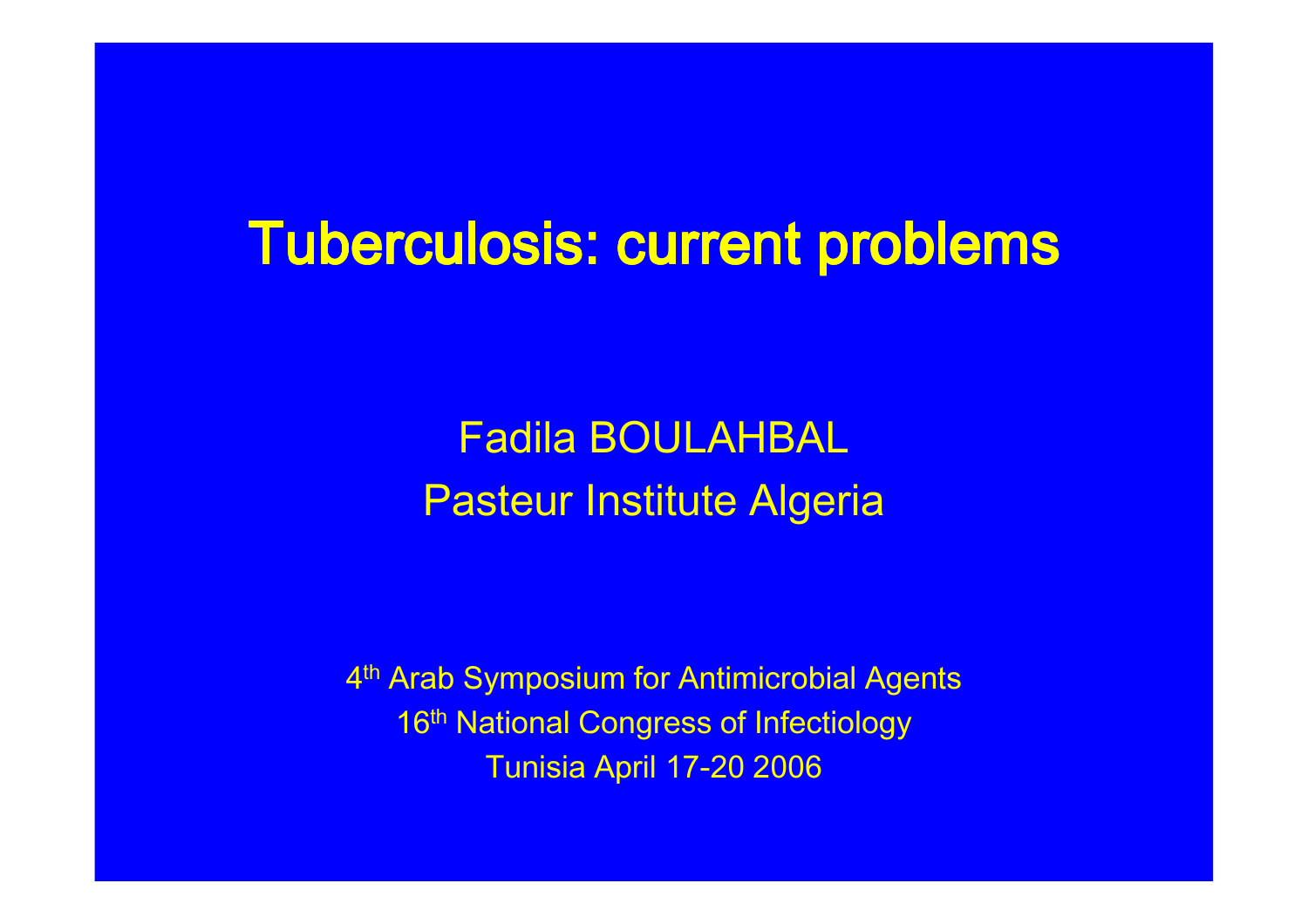## **Introduction**

- •Tuberculosis remains a global public health problem
- $\bullet$  **Tuberculosis kills nearly two million people a year**mainly in the poorest communities in the developing **countries**
- • About **one third of the world's population is infected** with TB
- •Nearly **nine million new cases develop every year**
- • The estimated incidence of Smear positive pulmonary TB is up to **62 /100 000** population. In Sub Saharan Africa, it reaches **149 /100 000** inhabitants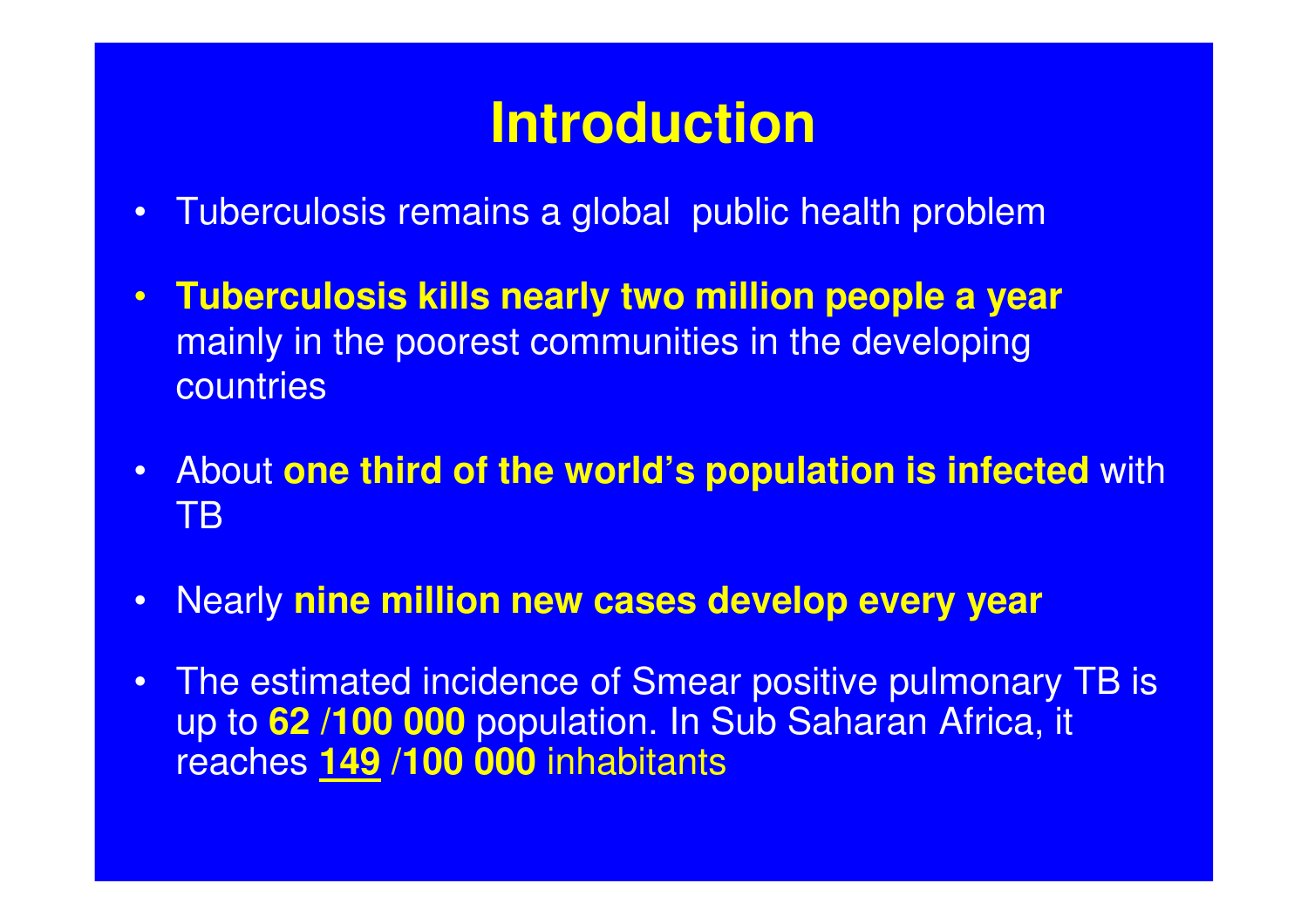### **Tuberculosis in the world (2005 WHO Global report)**

|                                             | 1000s population Rate/100 000 |           |  |
|---------------------------------------------|-------------------------------|-----------|--|
| <b>Global population</b>                    | 6 298 890                     |           |  |
| <b>Incidence: all cases</b>                 | 8,810                         | 140       |  |
| $M + PT$                                    | 3,897                         | 62        |  |
| <b>Mortality</b>                            | 1, 747                        | <b>28</b> |  |
| <b>Rate of TB among HIV infected people</b> | 9%                            |           |  |
| <b>Death among HIV infected people</b>      | 12%                           |           |  |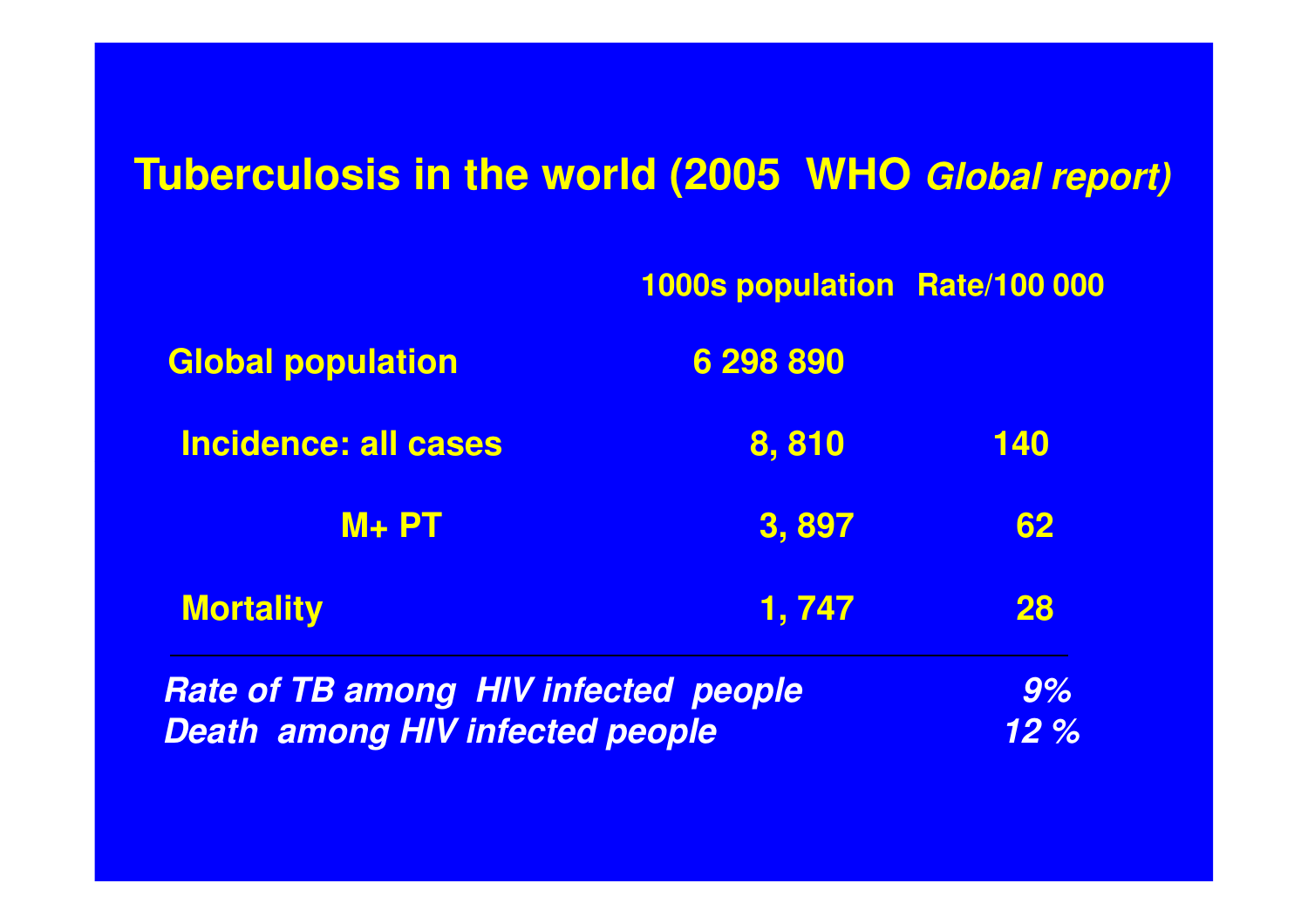### **Estimated TB incidence rate, 2003**



@WHO 2004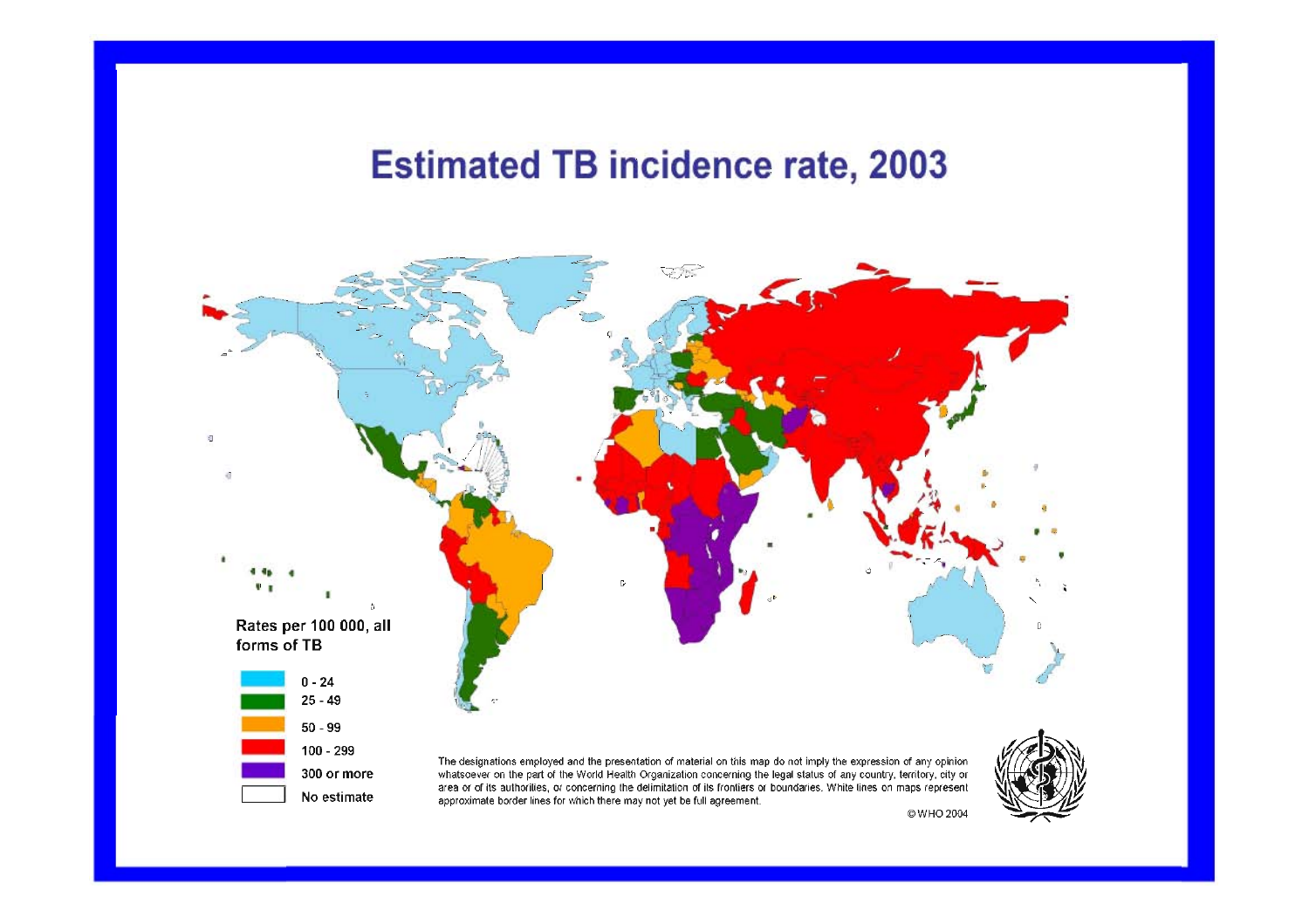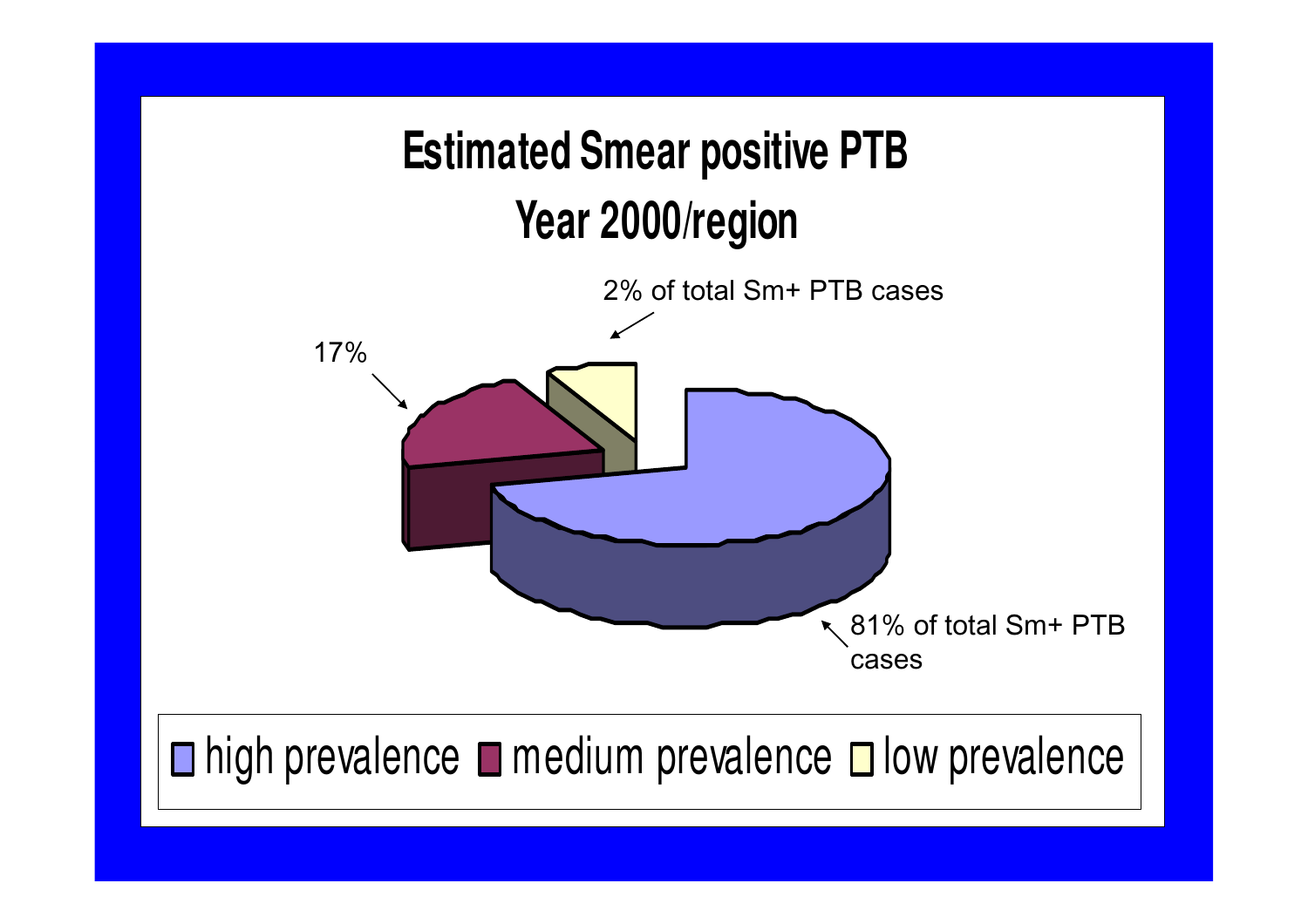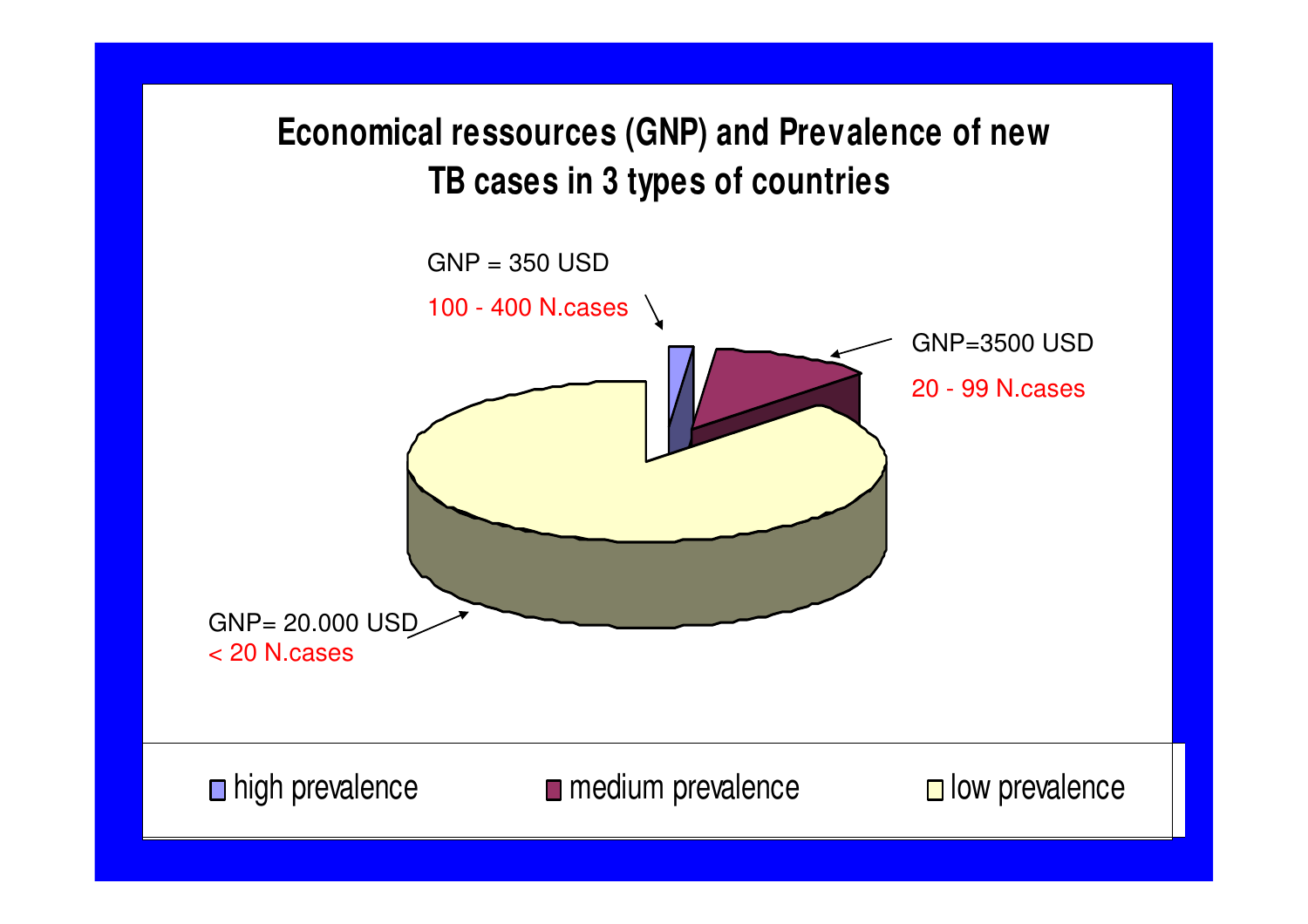## **Reasons of the persistence of the TB in the world**

## **Poverty**

- $\bullet$  TB is a cause of **damaging economic impact** on patients and their families through spending on diagnosis, treatment, and transport.
- $\bullet$  In developing countries, mainly In Sub Saharan Africa, the number of persons living with less than one dollar per day doubled between 1980 and 2000. It represents <u>46.5%</u> of the <br>population. population.
- 3 to 4 months are lost from work per each patient leading to a<br>lost of 20 à 30% of the family wages. lost of 20 à 30% of the family wages.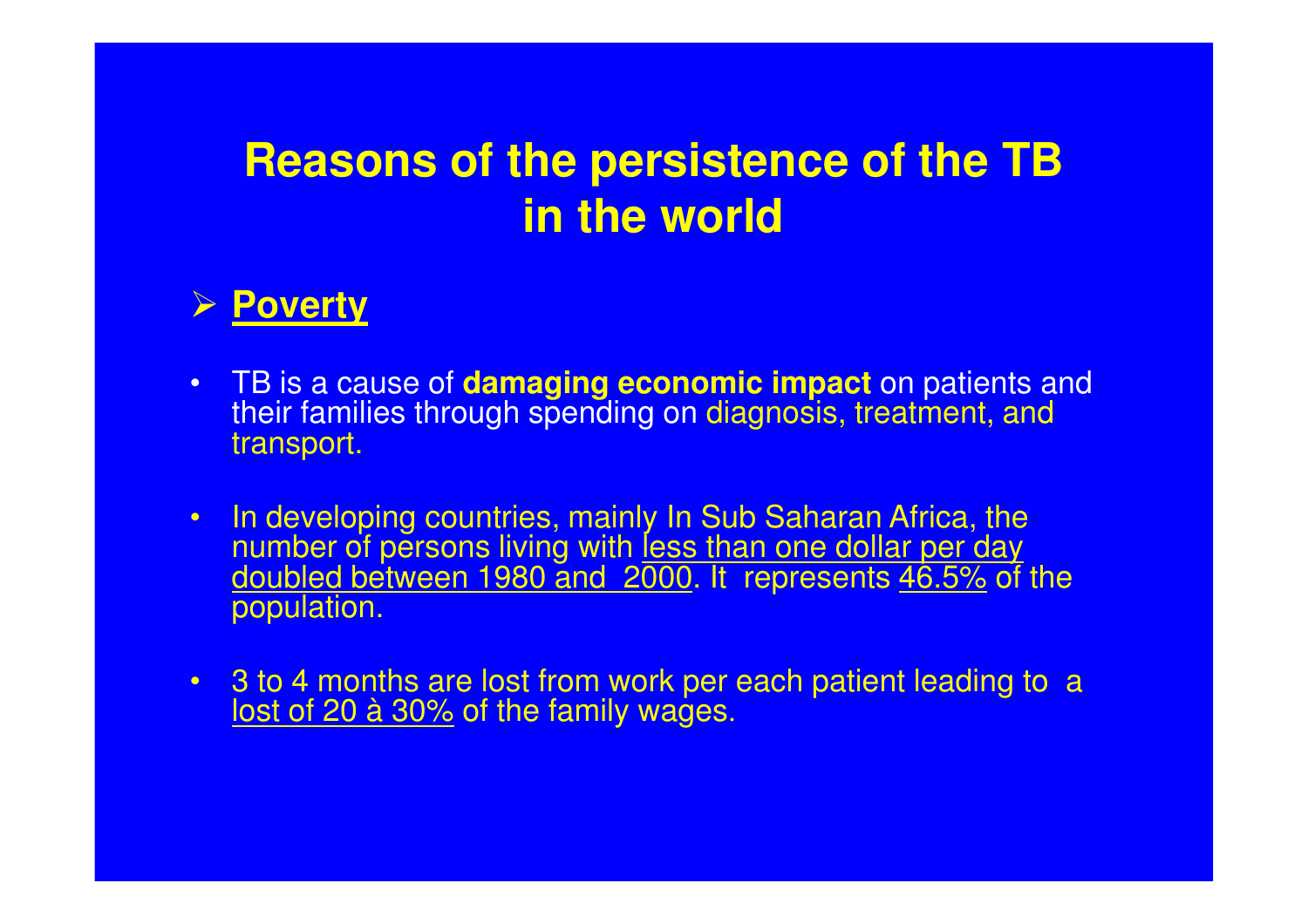## **Reasons of the persistence of the TB in the world**

## **Demographic factor**

- • Increasing of the global population : 6 billion in 2000, will be 7,9 in 2025.
- •The flow of migration from high prevalence TB settings will increase the TB transmission to the local population
- $\bullet$  High risk for these migrants to develop TB living in a difficult conditions ( insalubrious household, insufficient nutrition, difficult to access to health facilities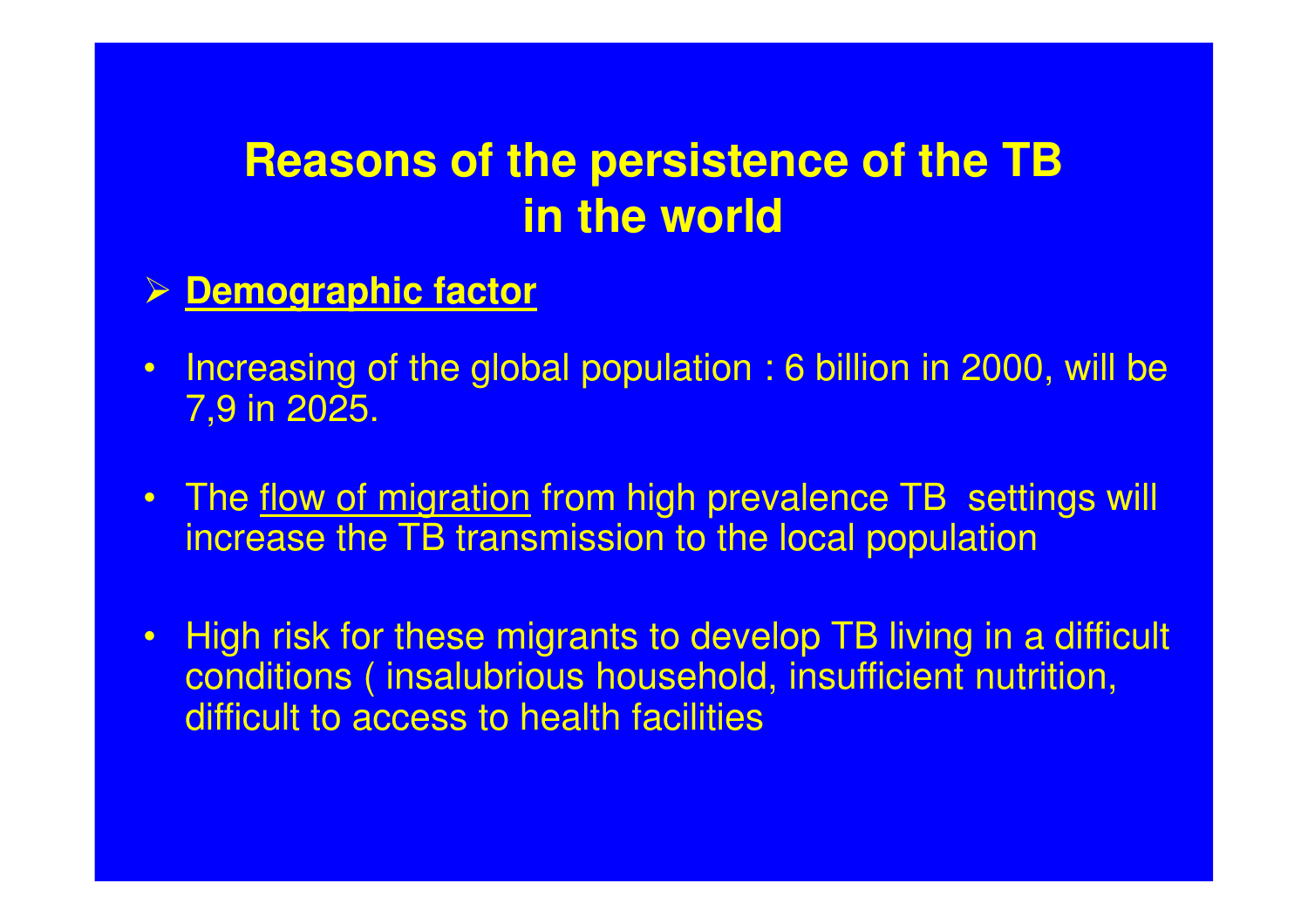## **Reasons of the persistence of the TB in the world**

#### $\bullet$ **HIV-AIDS Epidemic**

- •The interaction of **TB with HIV infection has a negative effect**.
- • TB has become the **leading cause of death among people leaving with AIDS**
- HIV infection is the **most potent risk factor for a latent TB**  •**infection to convert to active TB**
- The proportion of TB/HIV co-infected cases reaches 10% at the •global level and 30% in Sub Saharan Africa
- • WHO forecasts that between 2010 et 2020, 10% of new TB cases and 20% of death will be related to patients living with HIV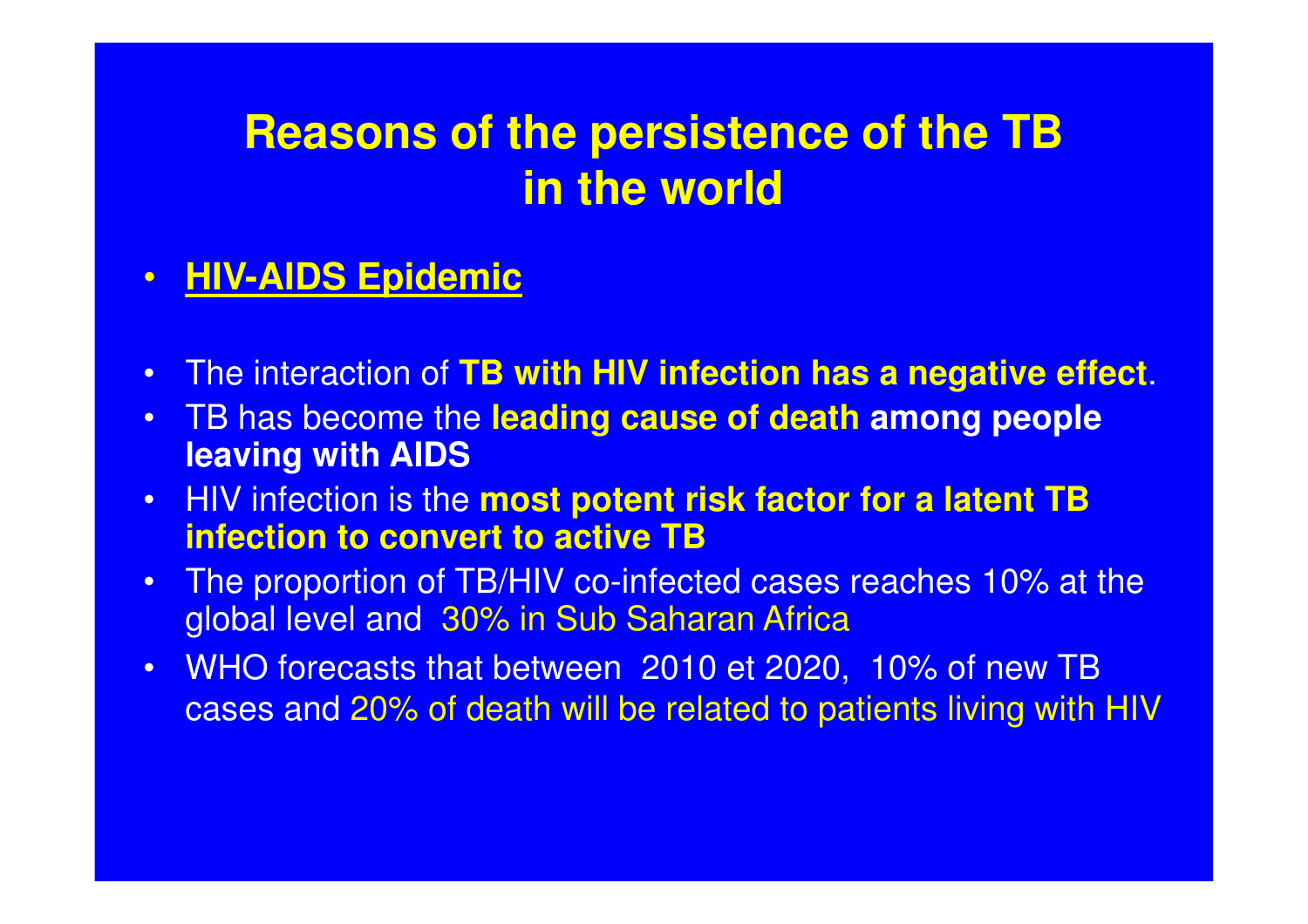## **Effective Tuberculosis Control**

## **DOTS Strategy: Directly Observed Treatment Short-course**

**1.Political commitment Political** to increase human and financial resources

**2. Access to quality quality-assured TB sputum microscopy assured for case detection among persons presenting with symptoms of TB**

**3.Standardized short-course chemotherapy** to all cases of TB under direct<br>cheemstice of treatment observation of treatment

**4.Uninterrupted supply of quality Uninterrupted quality-assured drugs assured** 

**5.Recording and reporting system** enabling outcome assessment of every<br>patient and overall programme performance patient and overall programme performance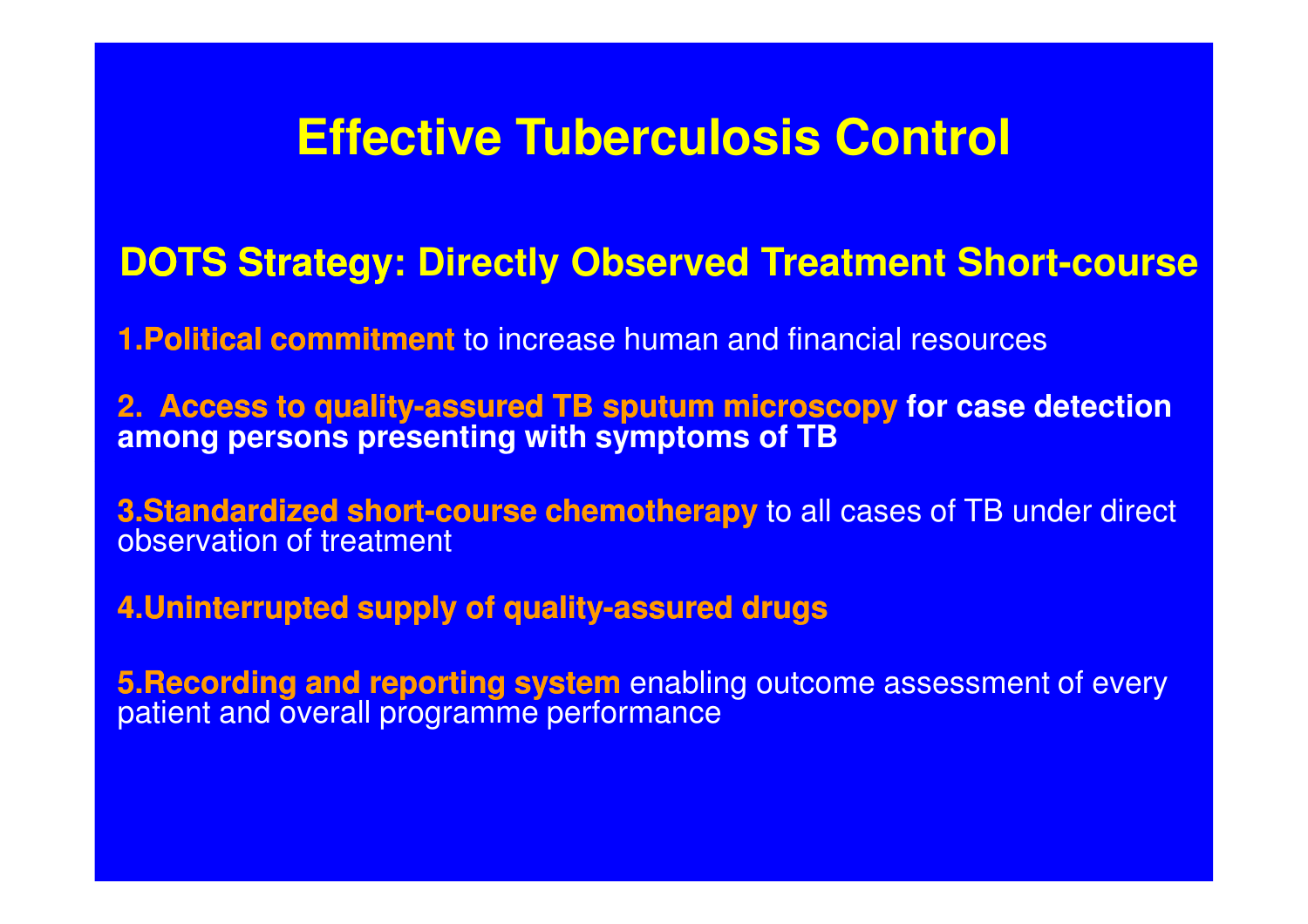### **Achievements in Global TB Control**

 $\bullet$ **DOTS Strategy** : At least 70% of smear positive PT will be detected<br>**by 2005** and at least 85%, of these will be eured **by 2005**and at least **85%** of those will be cured

#### **in 2005 ( WHO global report)**

- At the global level, only **45% of total cases** are diagnosed under DOTS programs
- <del>√</del> For the 2002 cohort new smear-positive cases, 73% are cured<br>Funder DOTS strategy under DOTS strategy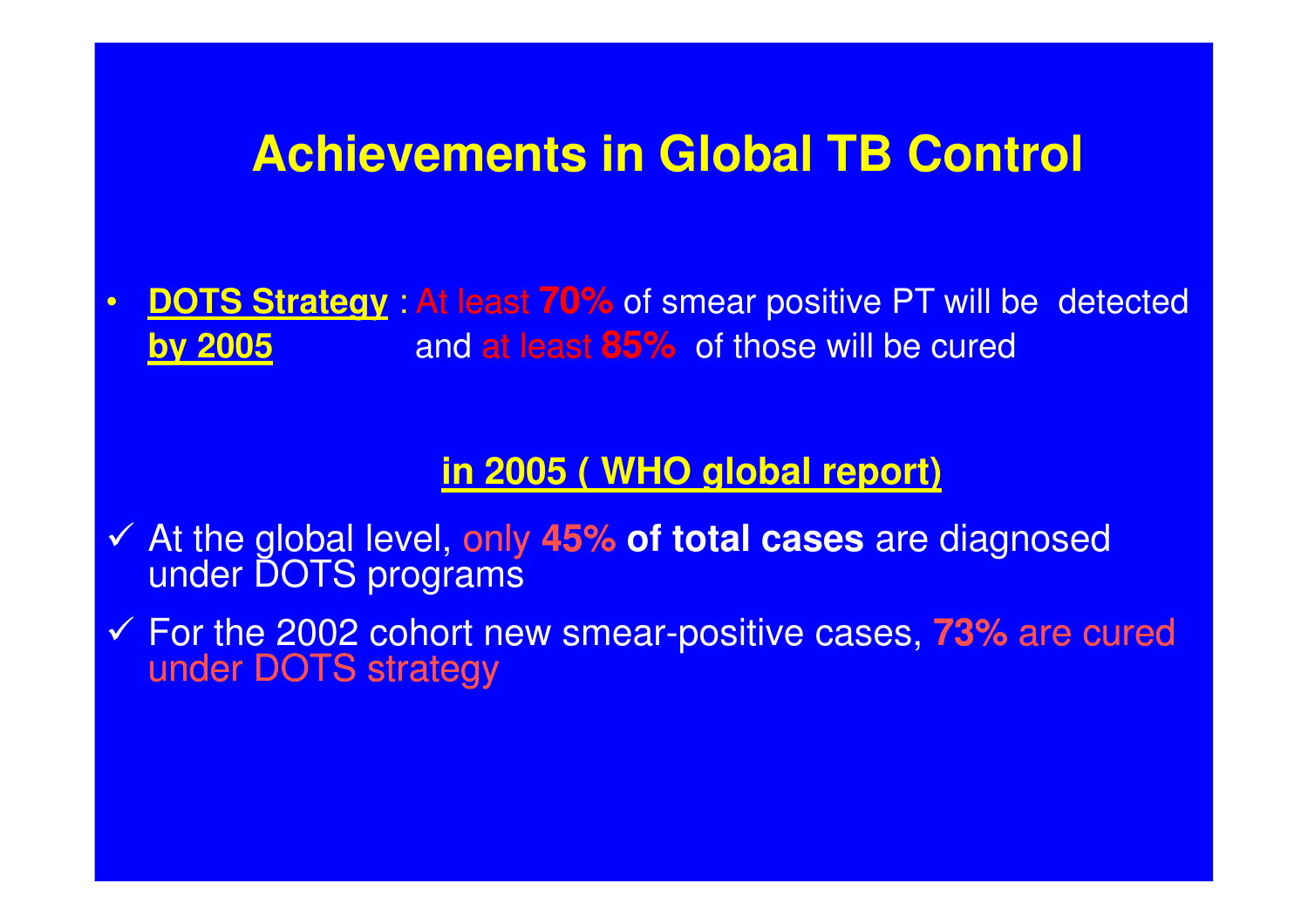## **Detection rates of Smear positive TB cases**

| <b>WHO region</b> | Detection rate of sm+cases (%) |
|-------------------|--------------------------------|
| <b>AFR</b>        | 45                             |
| <b>EMR</b>        | 27                             |
| <b>SEAR</b>       | 47                             |
| <b>WPR</b>        | 40                             |
| <b>AMR</b>        | 77                             |
| <b>EUR</b>        | 39                             |
| Global            | 44                             |
| (WHO 2004)        |                                |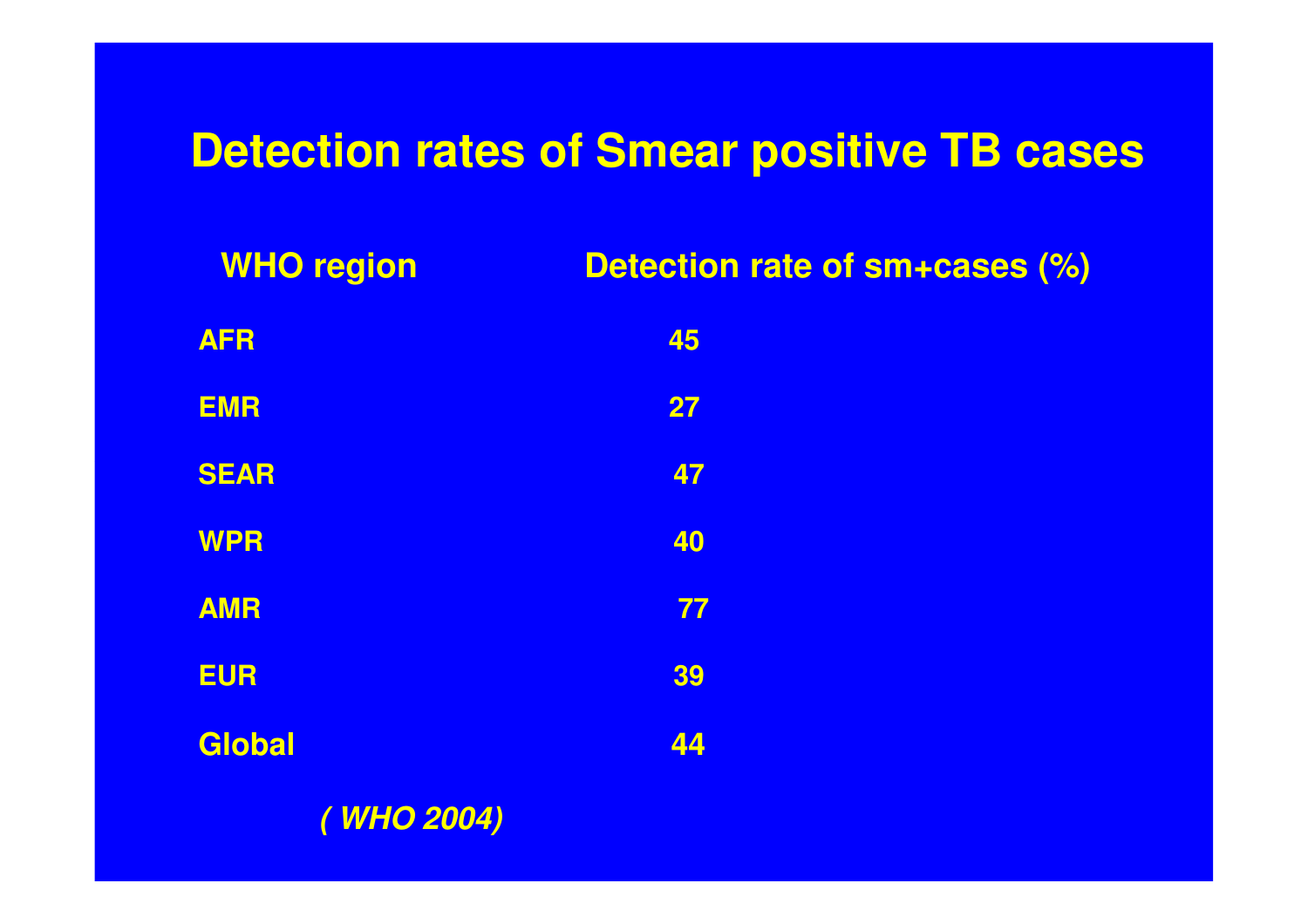## How to detect 70% of M+ PTB ?

- Improve the accessibility of health structures
- Use the most simple and the cheapest technique for diagnostic
- Supply the laboratory regularly with reagents and other materials
- Plan a regular training for Lab.technicians
- Implement a regular quality assurance of the laboratory network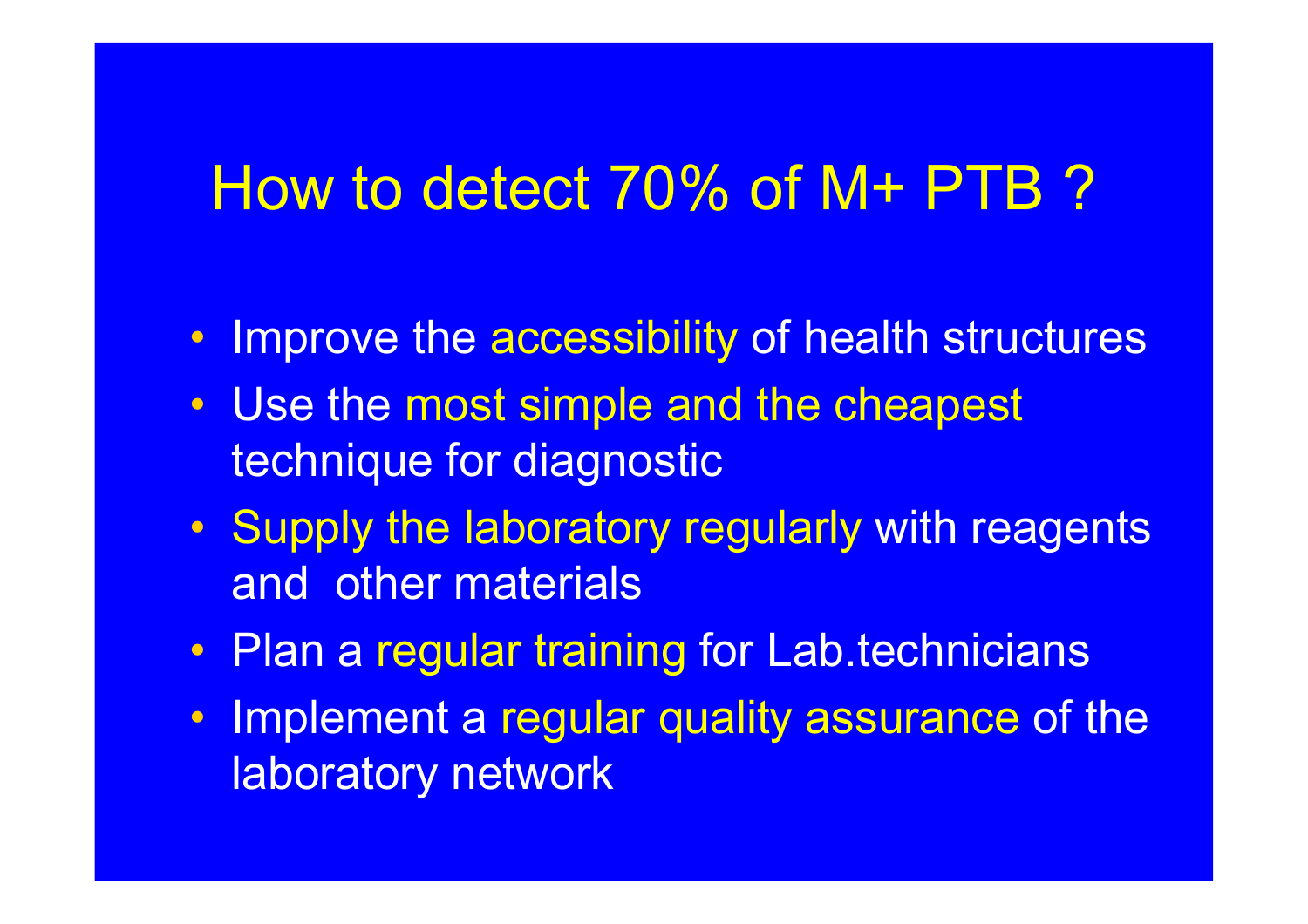### How to improve the accessibility of Health centres?

•Implement the microscopy diagnosis in the peripheral polyvalent, public and private H.C

•Organize a smooth transportation for specimens instead transportation of patients

•Make sure that the reception of specimens is possible along of the working day

•Assure that the results are ready and sent to the clinician in the day after their reception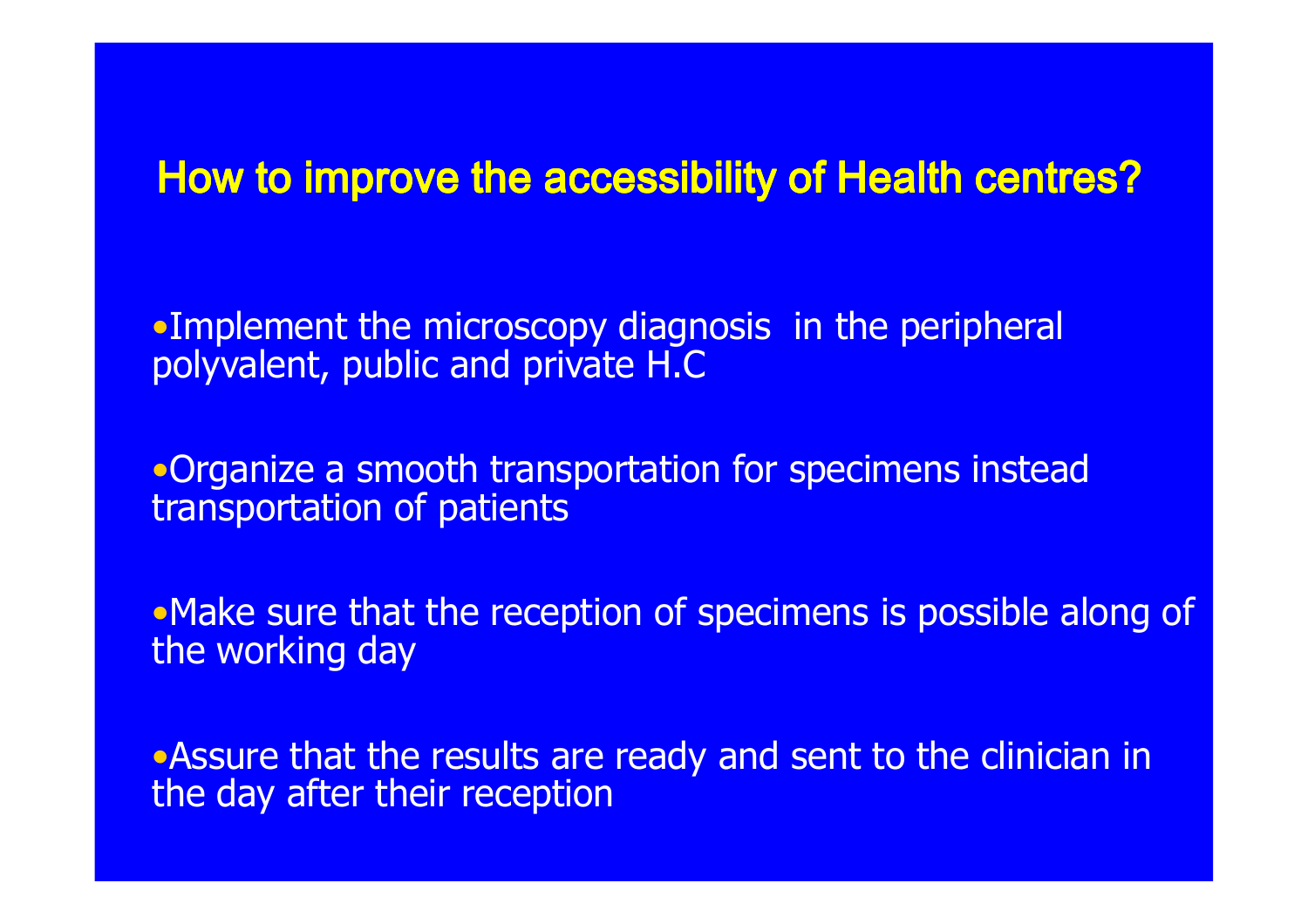# TB-Diagnostic Tools for NTPs

#### $\bullet$ **Microscopy**

- **One of the five major components of DOTS** •
- •First step in early detection of active TB infection
- •Simple and cheapness technique
- • Able to detect 70 to 80% of Contagious TB cases in high TB burden countries
- •**Culture**
- More sensitive than microscopy : + 20-30% $\bullet$
- •Gold standard
- Early detection of relapses and failures•
- •Diagnostic of EPT and TB in Children
- •Identification and DST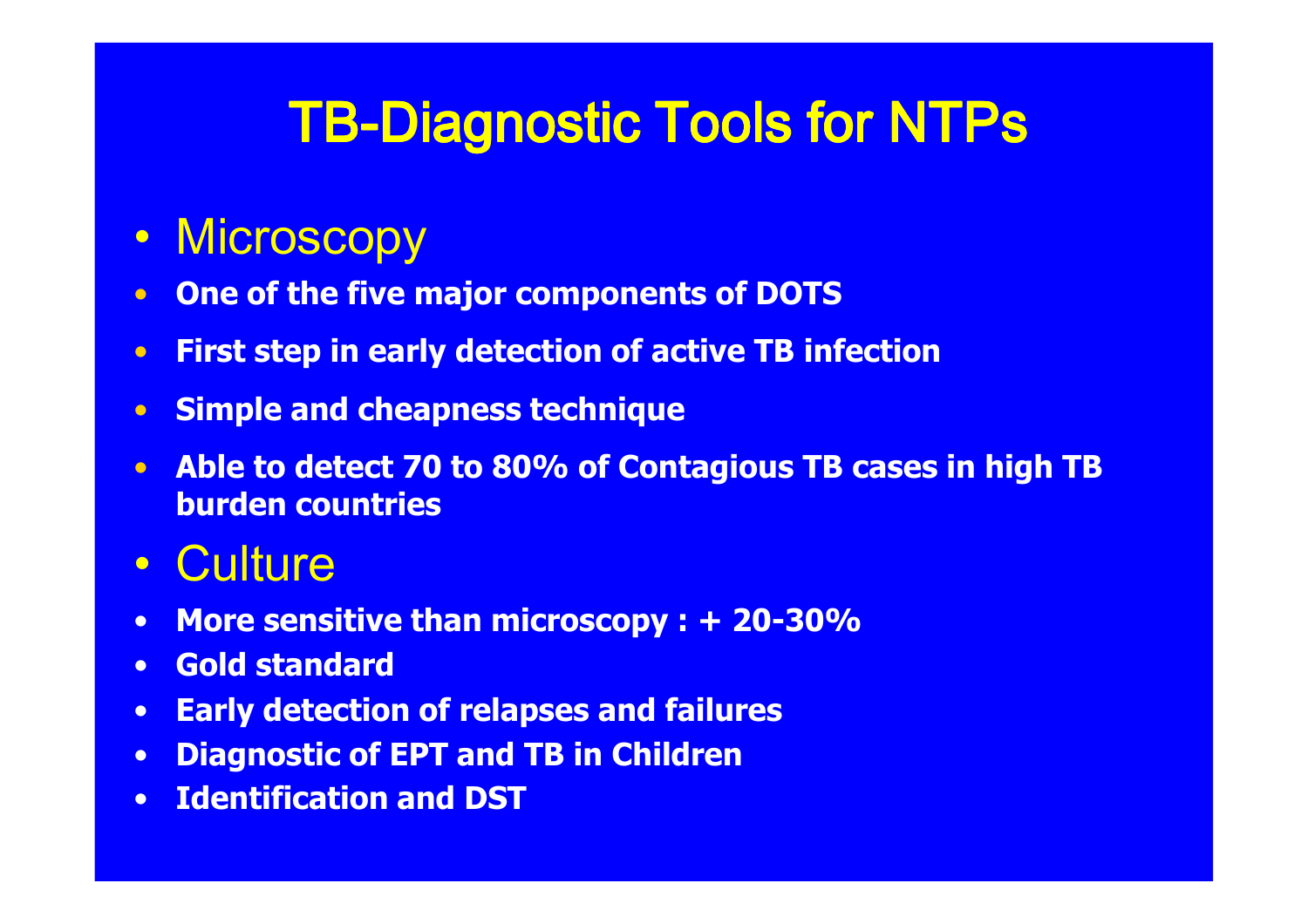### **Treatment results for Smear positive TB ( cohort 2001)**

| <b>WHO Region</b> | <b>Cases</b> | <b>Results of treatment (%)</b> |            |                 |            |                       |
|-------------------|--------------|---------------------------------|------------|-----------------|------------|-----------------------|
|                   |              | <b>Success</b>                  | died       | <b>failures</b> |            | defaulted Transferred |
| <b>AFR</b>        | 352788       | Z1                              | <u>7.2</u> | 1.1             | <u> 10</u> | 6.6                   |
| <b>SEAR</b>       | 353 423      | 84                              | 4.4        | 2.1             | 6.7        | 1.2                   |
| <b>WPR</b>        | 333 127      | 93                              | 2.3        | 1.0             | 2.2        | 1.2                   |
| <b>Global</b>     | 1 203 235    | 82.3                            | 4.7        | <u>1.5</u>      | 6.5        | <u>3.1</u>            |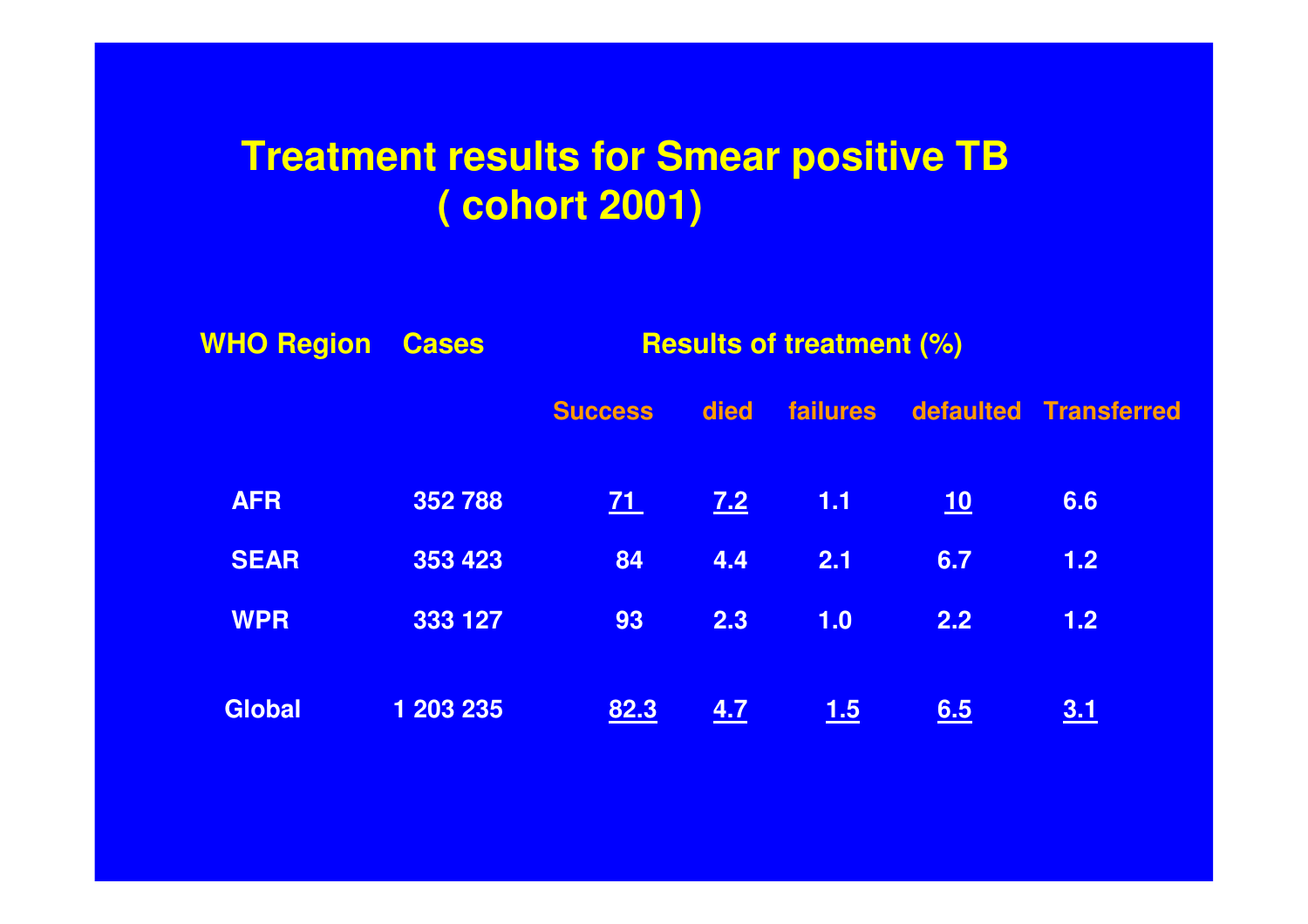### How to improve treatment results?

- • $\bullet$  The application of Standardized short-course chemotherapy to all cases of TB under direct observation of treatment
- •• The Anti-TB drugs should be free of charge to all TB patients
- •• The use of Fixed-dose combination could help drug supply logistic, drug administration, reduce non adherence to treatment and prevent development of Drug Resistance
- • The achievement of an uninterrupted supply of qualityassured drugs must be obtained all over the country
- $\bullet$ The application of a recording and reporting system to<br>avoluate outcomes of overy patient and overall pregram evaluate outcomes of every patient and overall programme performance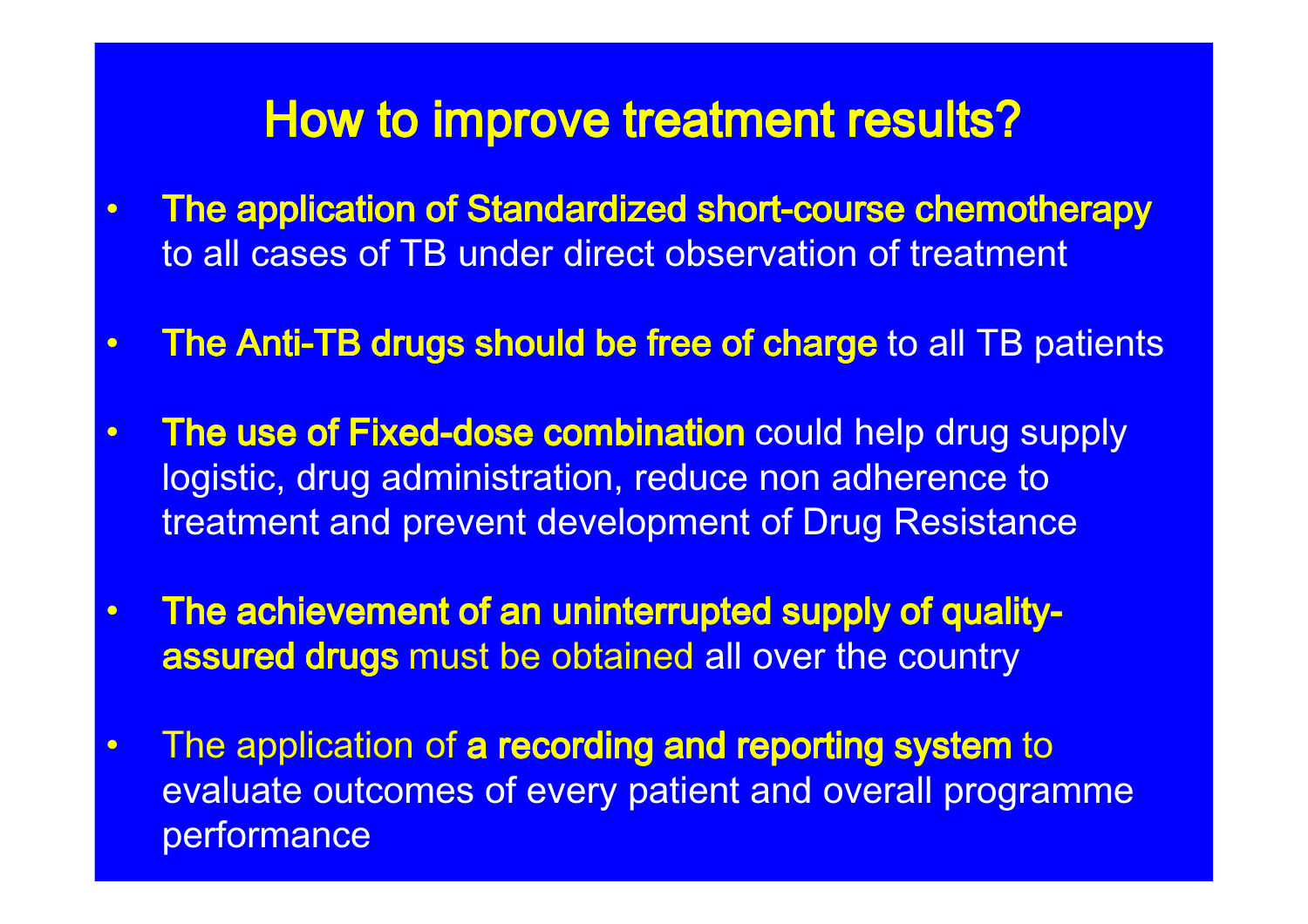## TB Control and Drug Resistance

- •Drug resistance and MDR-TB are significantly associated with the proportion of previously treated cases in the community
- $\bullet$ The administration of SCC under DOT is the cornerstone of curing new cases, this reduce rapidly the pool of previously treated cases.
- $\bullet$  The use of multiple drugs in combined therapy under DOT is necessary to prevent the emergence of DR
- $\bullet$ • HIV-infected TB patients are no more likely to develop DR than HIV negative TB patients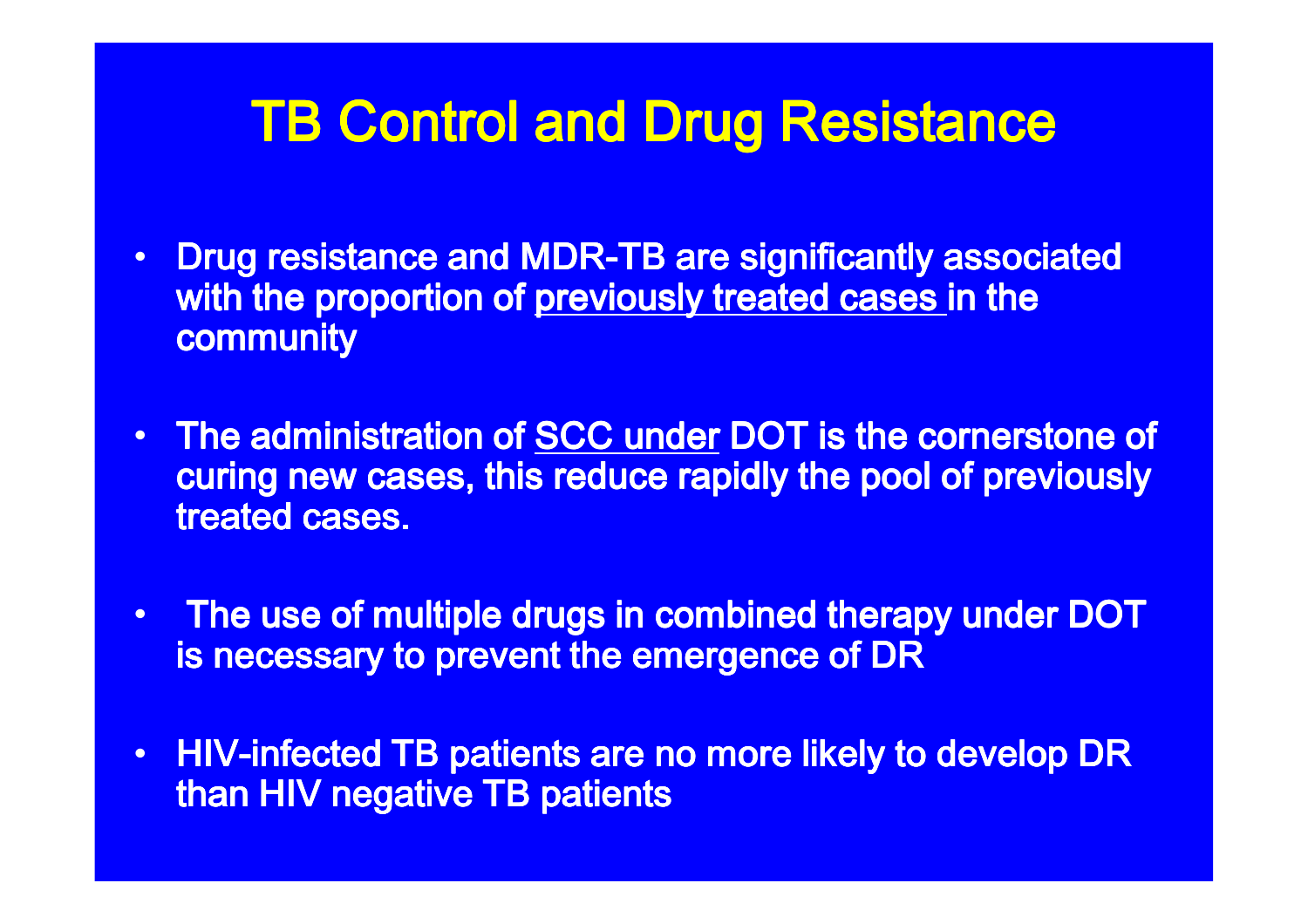## **Global Drug Resistance Surveillance**

- $\bullet$  Global project on Drug Resistance Surveillance is conducted by WHO and IUATLD since 1994 with the support of the Supra National Reference Laboratory Network.
- Three global reports have been published on worldwide drug resistance
- DR is present in all the participating countries, 22 settings reported MDR-TB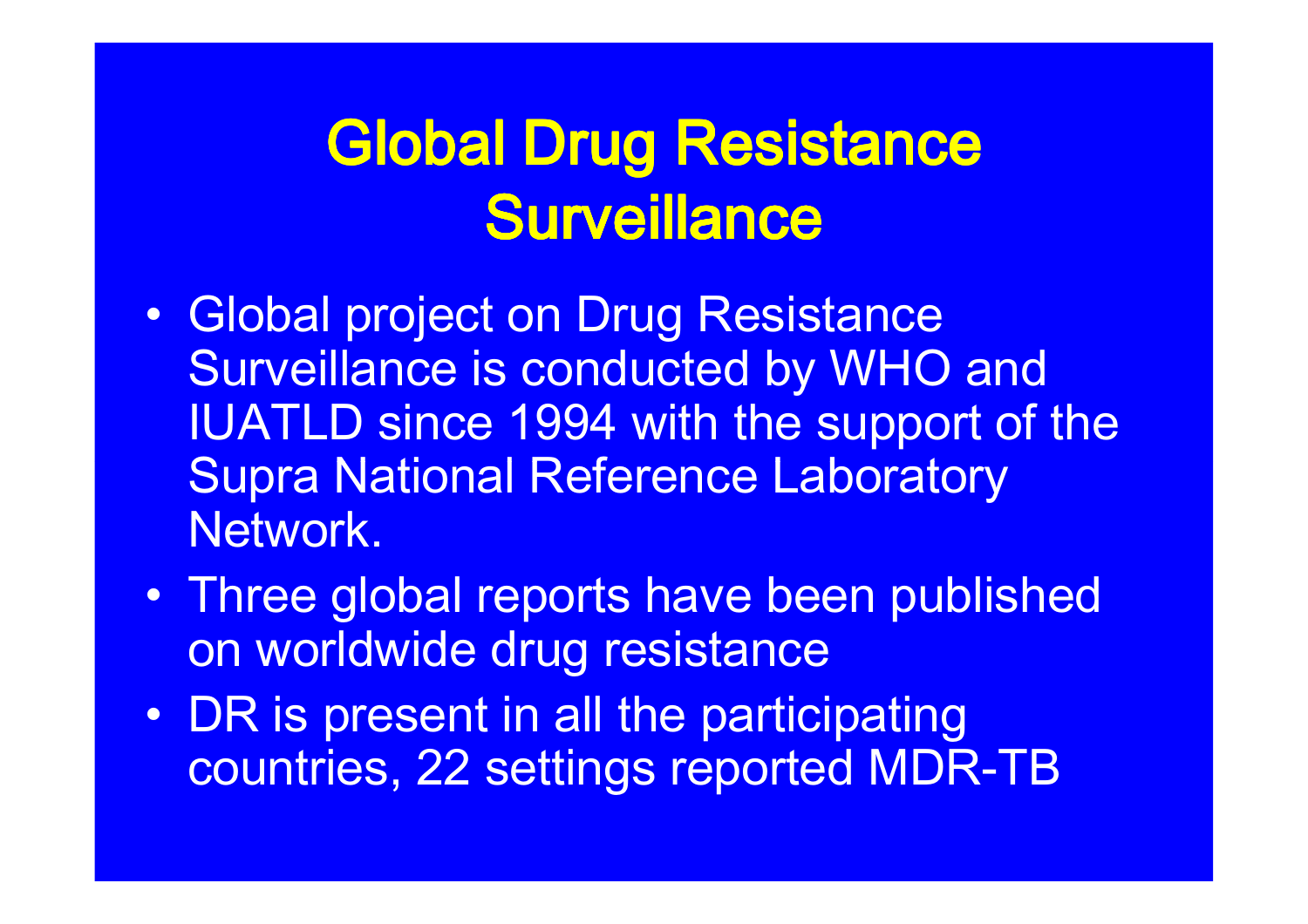## DRUG RESISTANCE AMONG PREVIOUSLY TREATED CASES

• Resistance among previously treated cases is defined as the presence of resistant strains of*M. tuberculosis* in a patient who, in response to direct questioning, admits having been treated for tuberculosis for <sup>1</sup> month or more, or, in countries where adequate documentation isavailable, in a patient for whom <u>there is</u><br>evidence.of.cush.histery evidence of such history.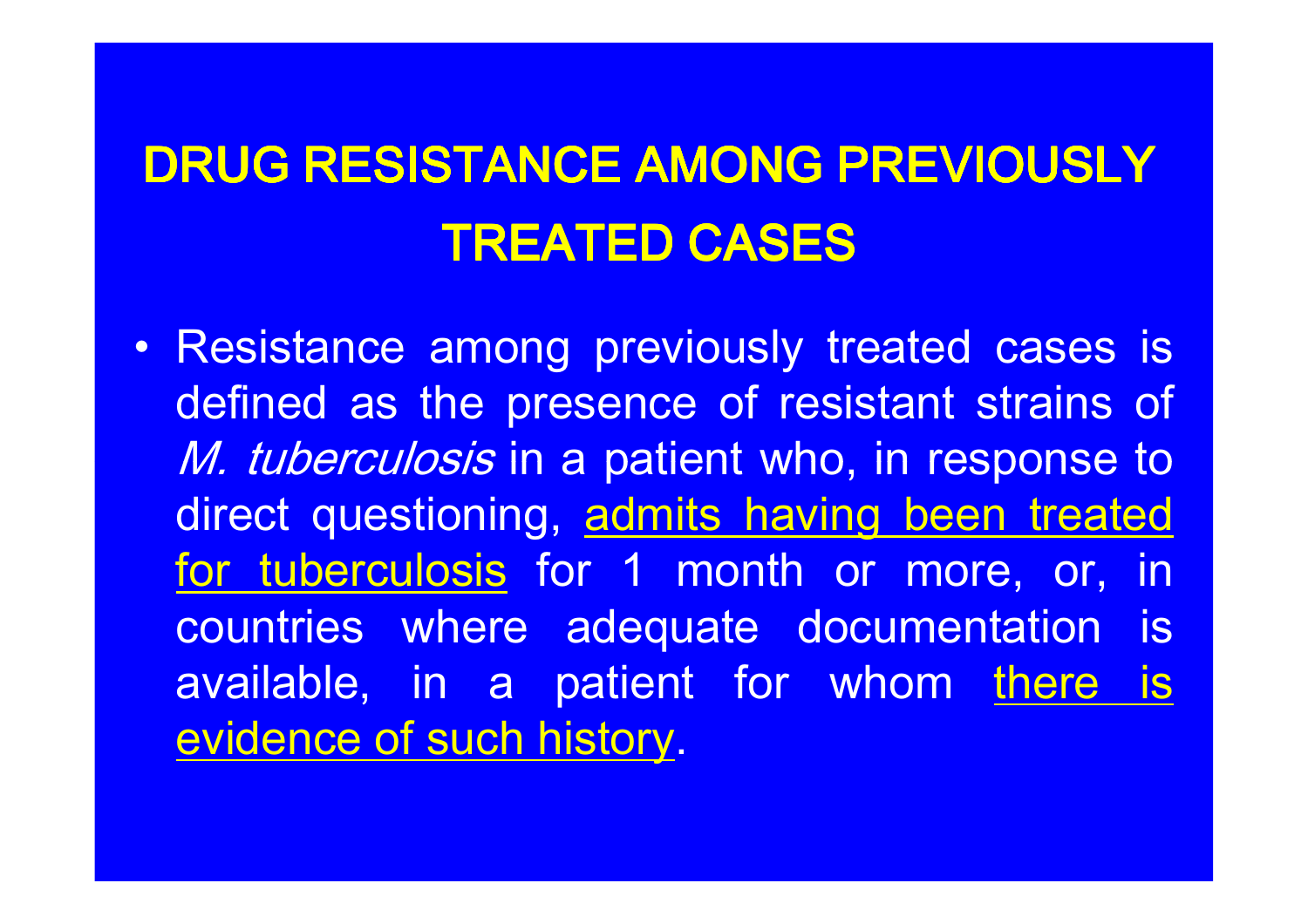## DRUG RESISTANCE AMONG NEW CASES

•• Resistance among new cases is defined as the presence of resistant strains of *M. tuberculosis* in a patient who denies having had any prior anti-TB ${\sf treatment}$  (for more than 1 month), and, in countries where adequate documentation is available, for whom there <u>is no evidence of such history</u>.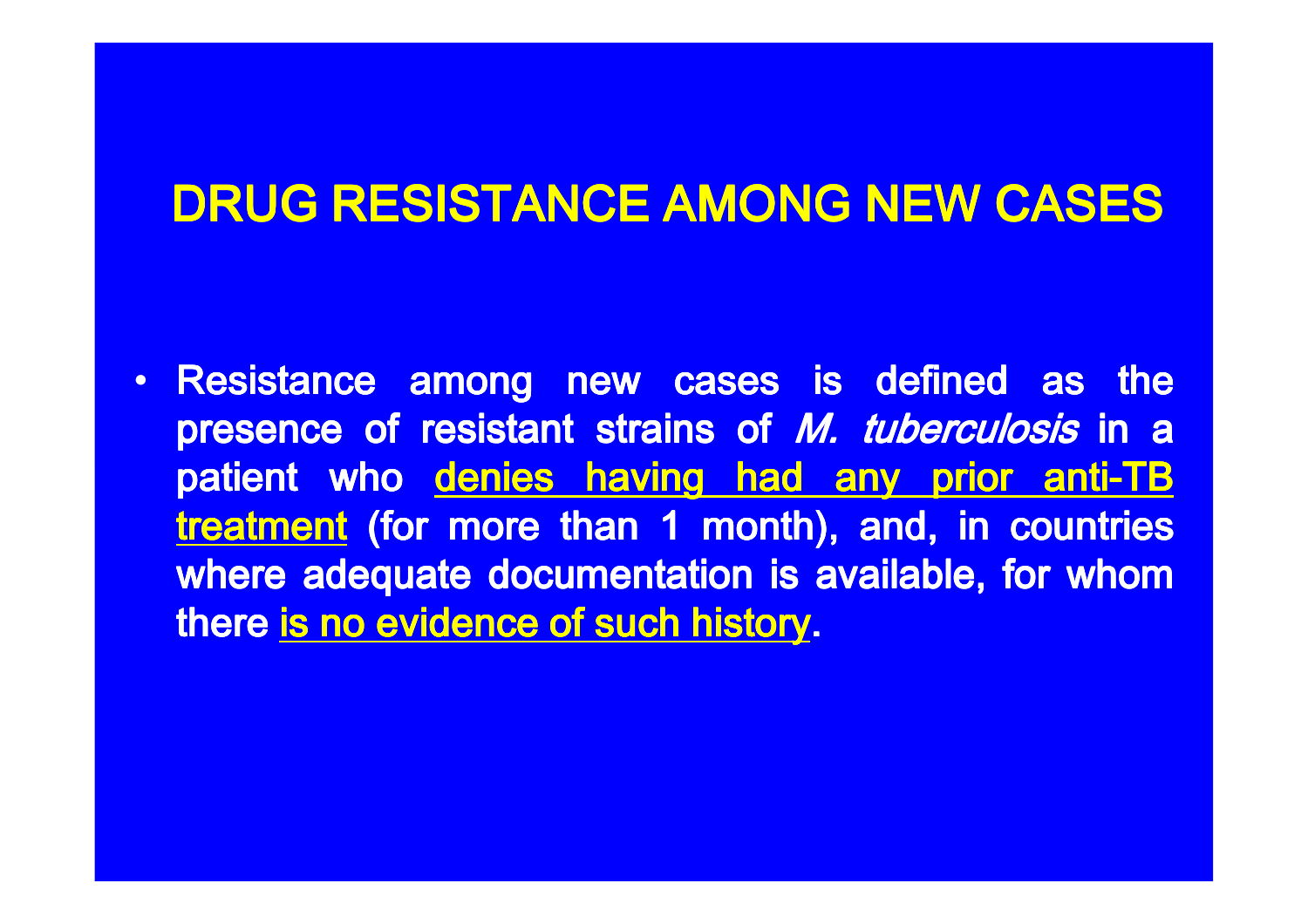#### Prevalence of any drug resistance among previously treated TB cases, 1994-2002



The designations employed and the presentation of material on this map do not imply the expression of any opinion whatsoever on the part of the<br>World Health Organization concerning the legal status of any country, territor

0000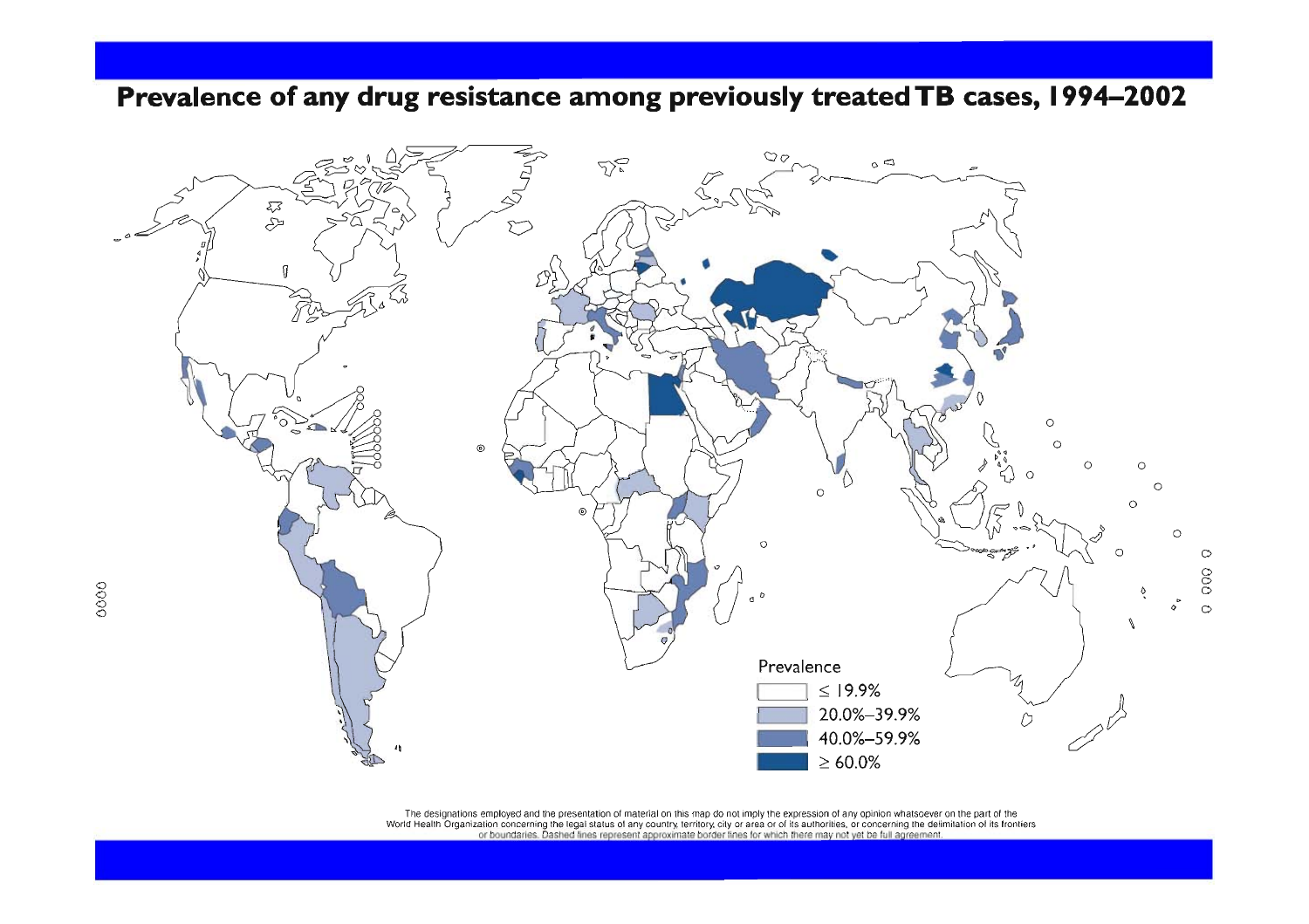

#### Prevalence of any drug resistance among new TB cases, 1994-2002

The designations employed and the presentation of material on this map do not imply the expression of any opinion whatsoever on the part of the World Health Organization concerning the legal status of any country territory, city or area or of its authorities, or concerning the delimitation of its frontiers or boundaries. Dashed lines represent approximate border l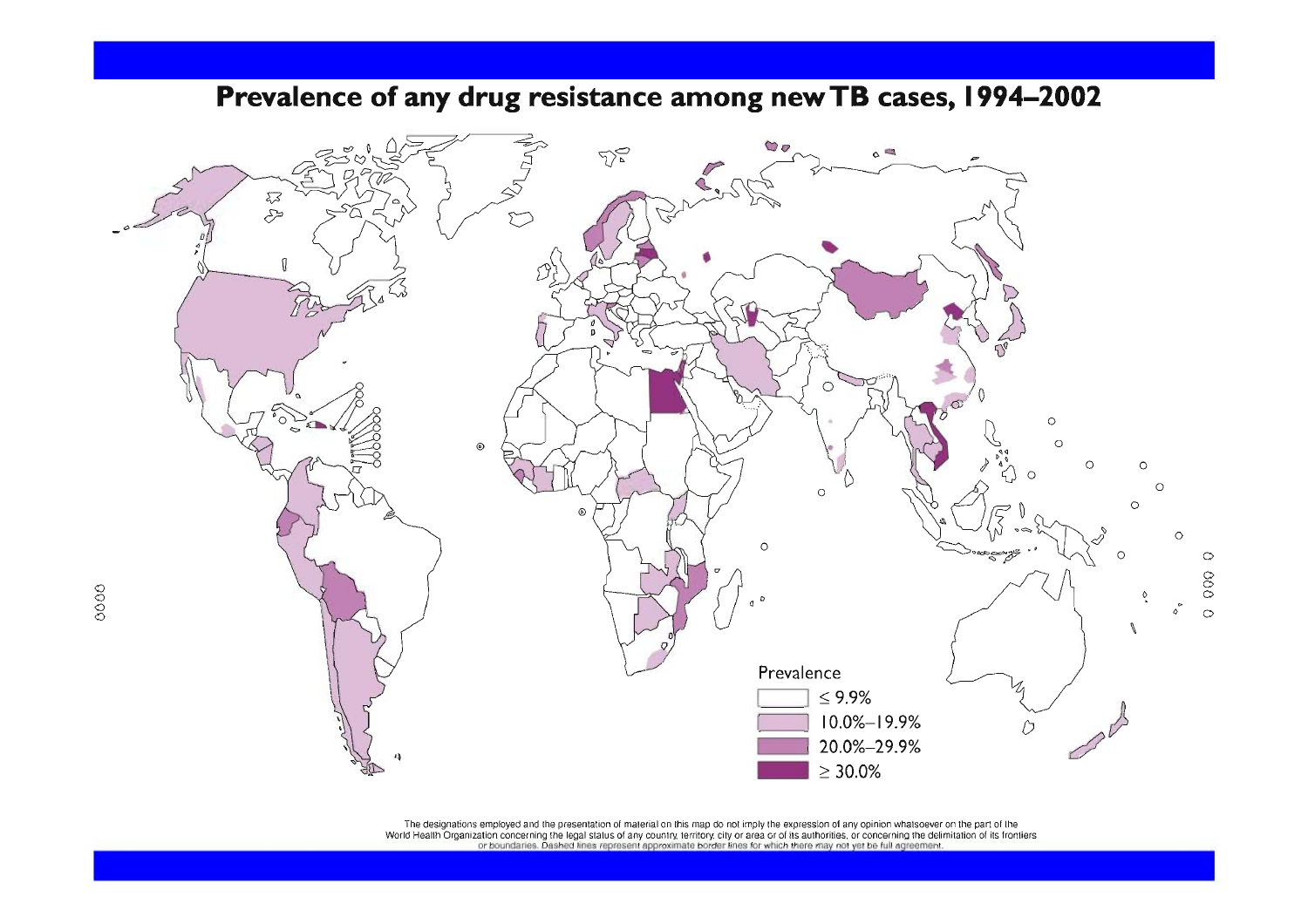

#### Prevalence of MDR-TB among new TB cases, 1994-2002

The designations employed and the presentation of material on this map do not imply the expression of any opinion whatsoever on the part of the<br>World Health Organization concerning the legal status of any country, territor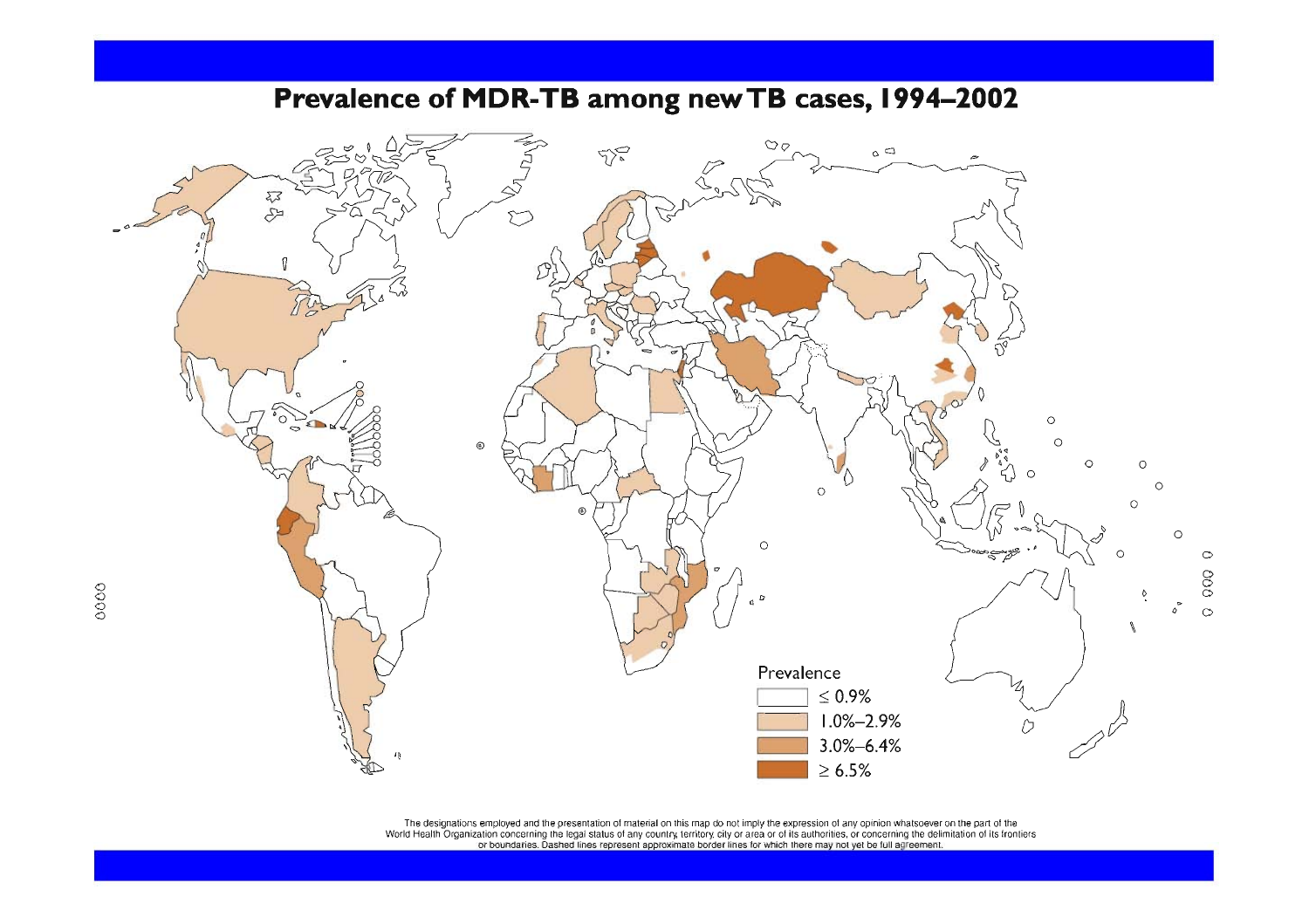## National TB Programme in Algeria

- • Government commitment against tuberculosis from 1966 up to now:
	- √ Diagnostic and treatment are free of charge for patients
	- $\checkmark$  No selling Anti-TB drugs in the market
- • 1966-1972: technical guidelines for case finding, diagnosis and treatment of tuberculosis
- •1972-1980: Treatment standardisation all over the country
- •1980-1999: Standardised and DOT SCC ( 6 months with RH)
- • <sup>1999</sup> : Updating the guidelines of NTP according WHO recommendation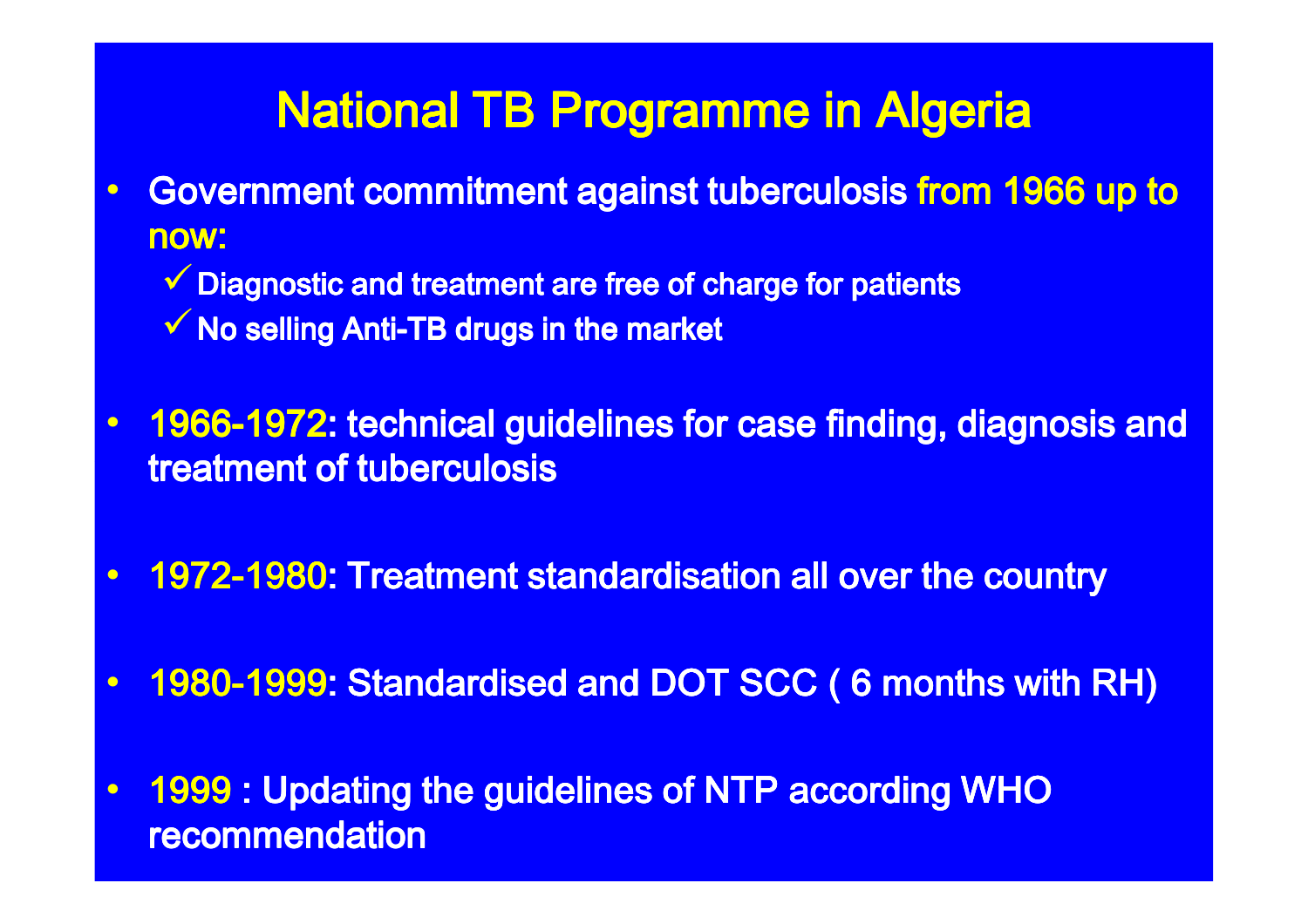## **Trends of Drug Resistance among previouslytreated cases - Algeria 1963-1990**

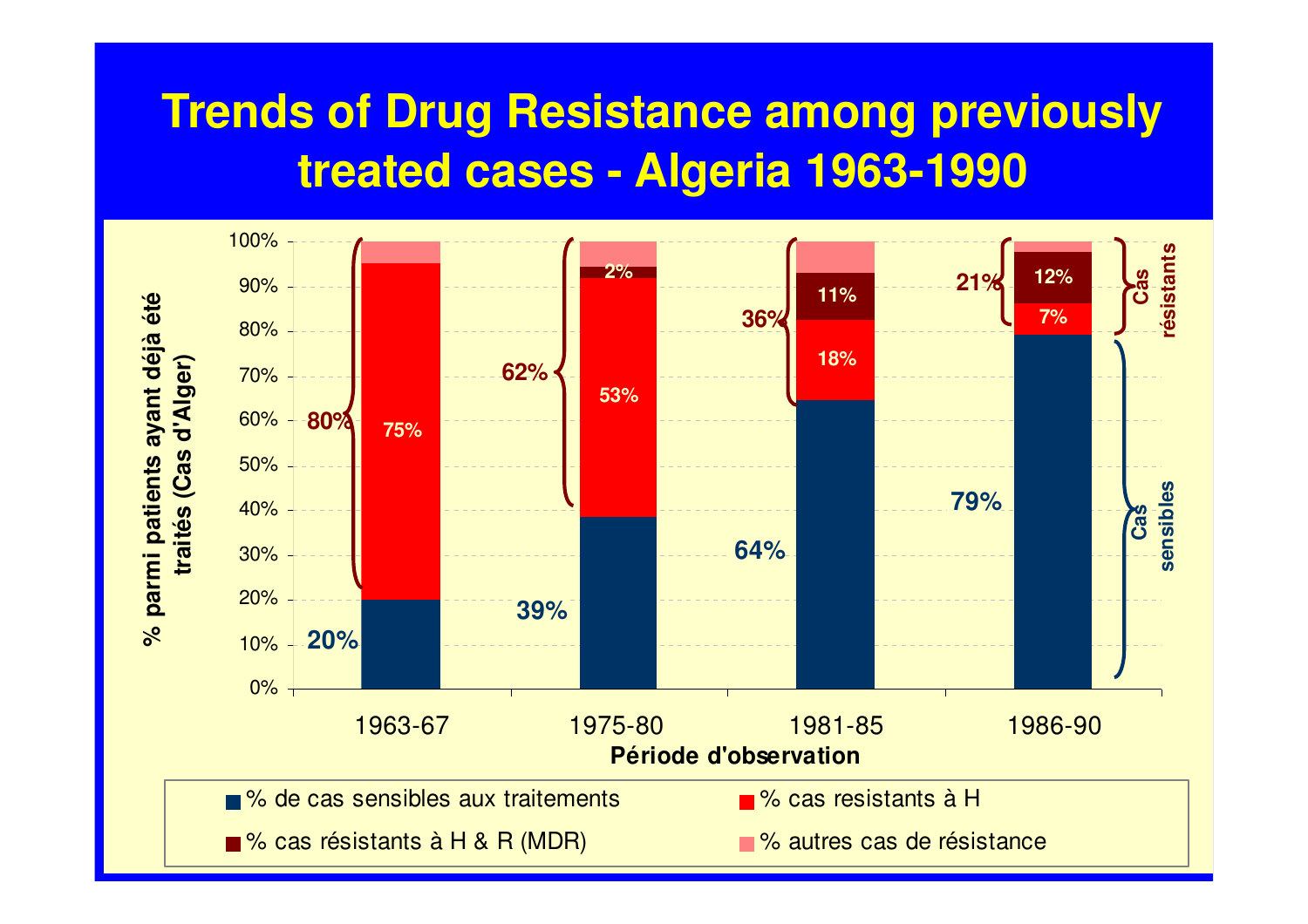## Trends of Drug Resistance among new cases <u> Algeria 1965 -1997</u>

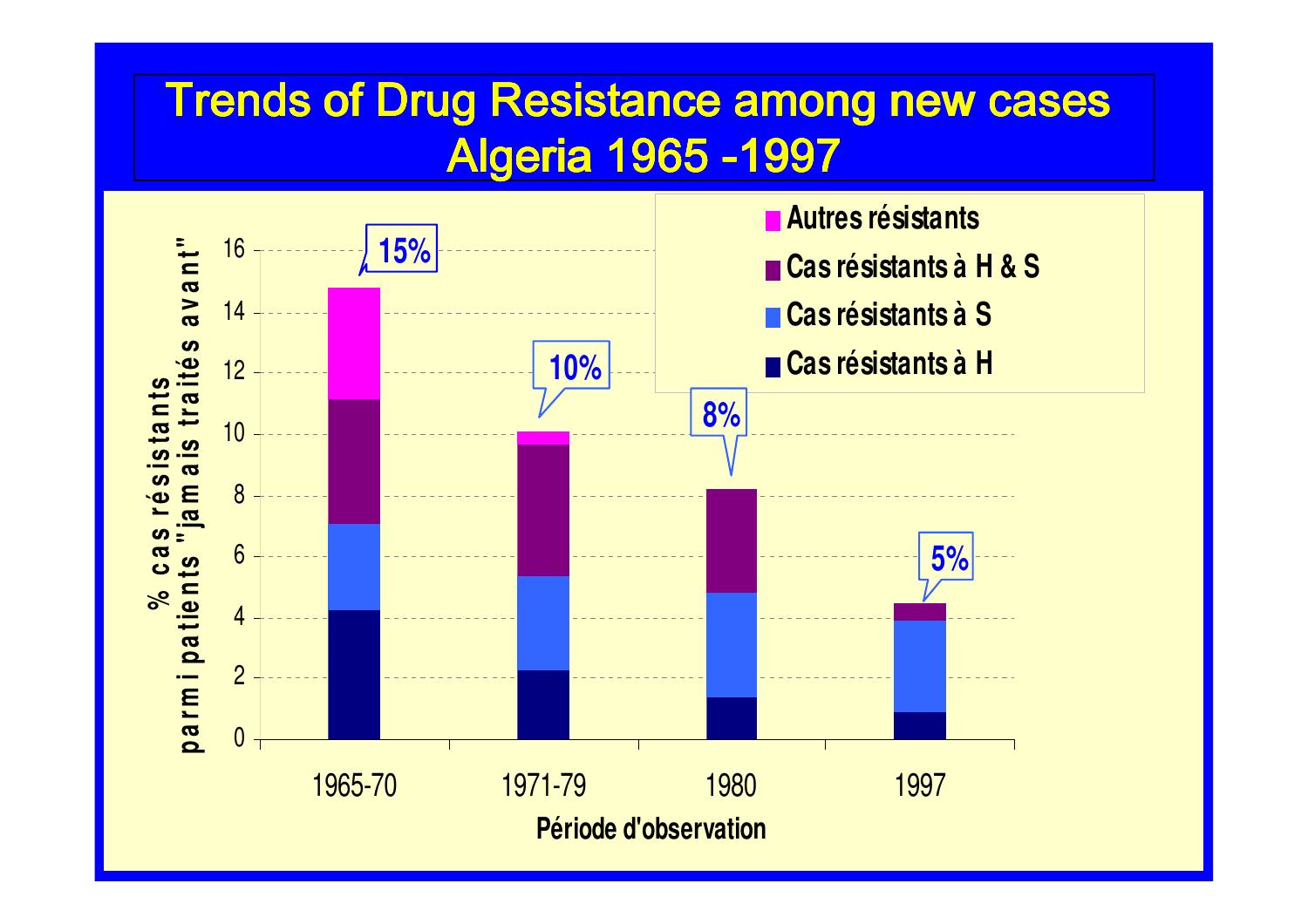## Primary Drug Resistance in AlgeriaNational Surveys 1988 - 2002

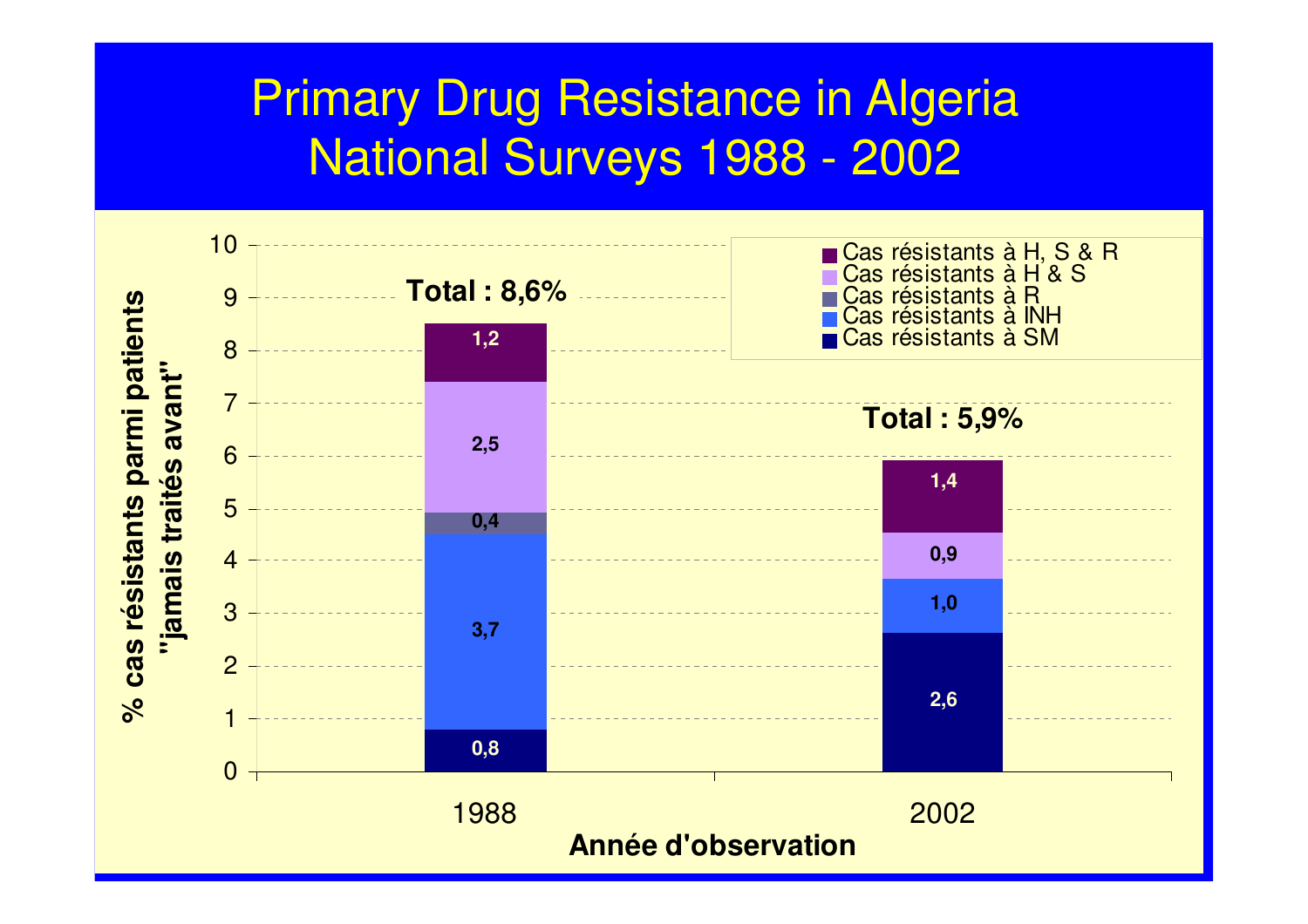### **Effective Tuberculosis Control**

•This requires Health care services to be **widely available and accessible** to the whole population

•Adequate investments in the health system are essential to provide **access to a sputum microscopy network** with built-in quality control

• As resources increase, additional diagnostic tools such as **culture and drug susceptibility testing may be added**, New tools such as molecular biology for rapid diagnostic and ST are not yet recommended in high burden, resources-limited TB countries

•HIV infection remains the single most important factor that increases the risk of developing TB. **TB control programmes should be linked closely with HIV/AIDS prevention and control programmes**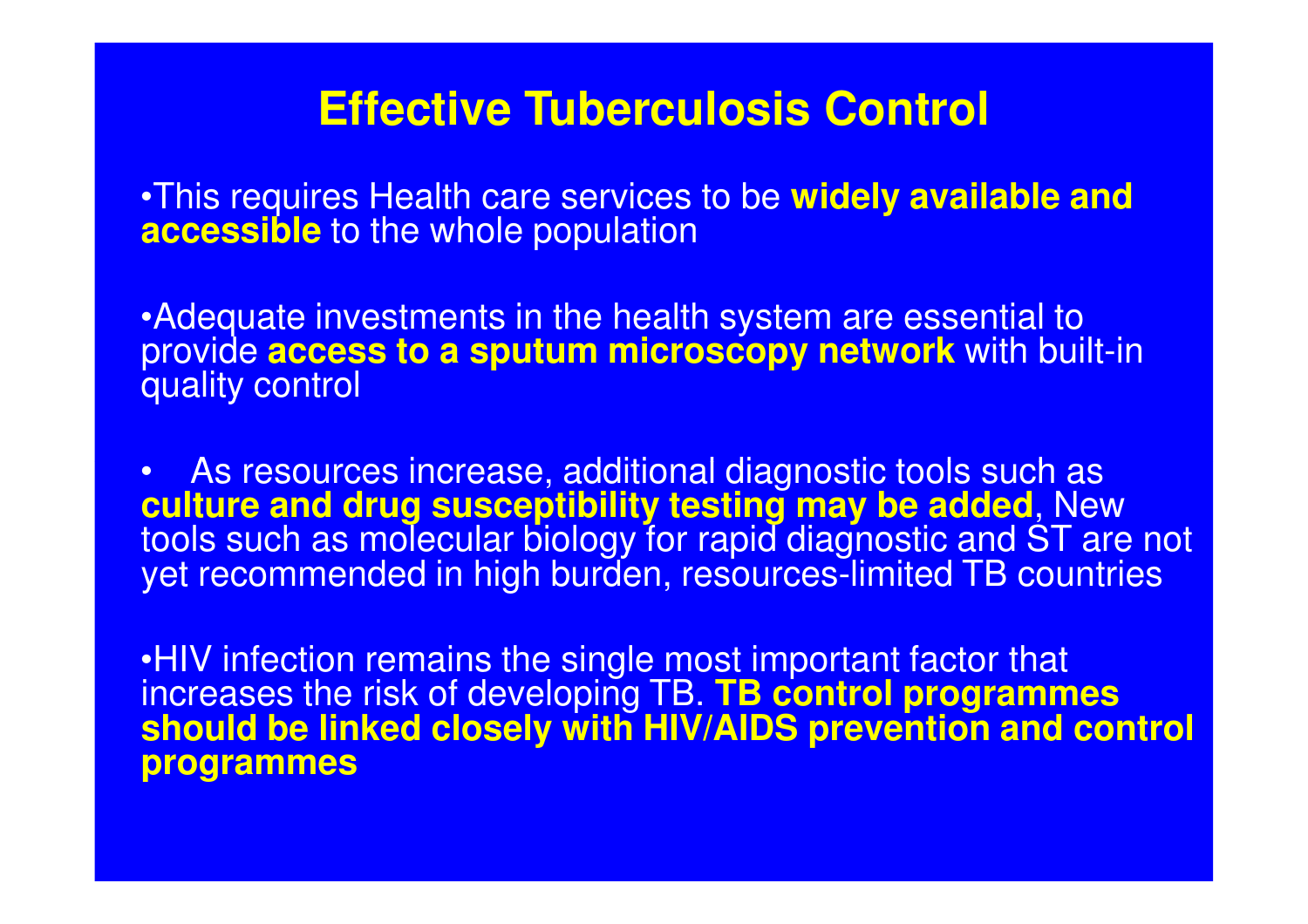# World TB Day 2006: *"For a TB free World "*

- •The 1.8 billion persons in the world are estimated to harbor latent TB bacilli (LTBI). They represent an enormous reservoir of potential TB cases
- The majority of TB cases results from the reactivation of •LTBI
- •Identification and treatment of persons with LTBI to prevent the future development of active disease is an effective tool for TB control
- • But, this intervention is very difficult to apply in areas of the developing world where TB is most endemic and where thehighest priority remains case detection and treatment of active cases
- $\bullet$ When do we expect to eradicate TB from the world?
- •Is it possible?